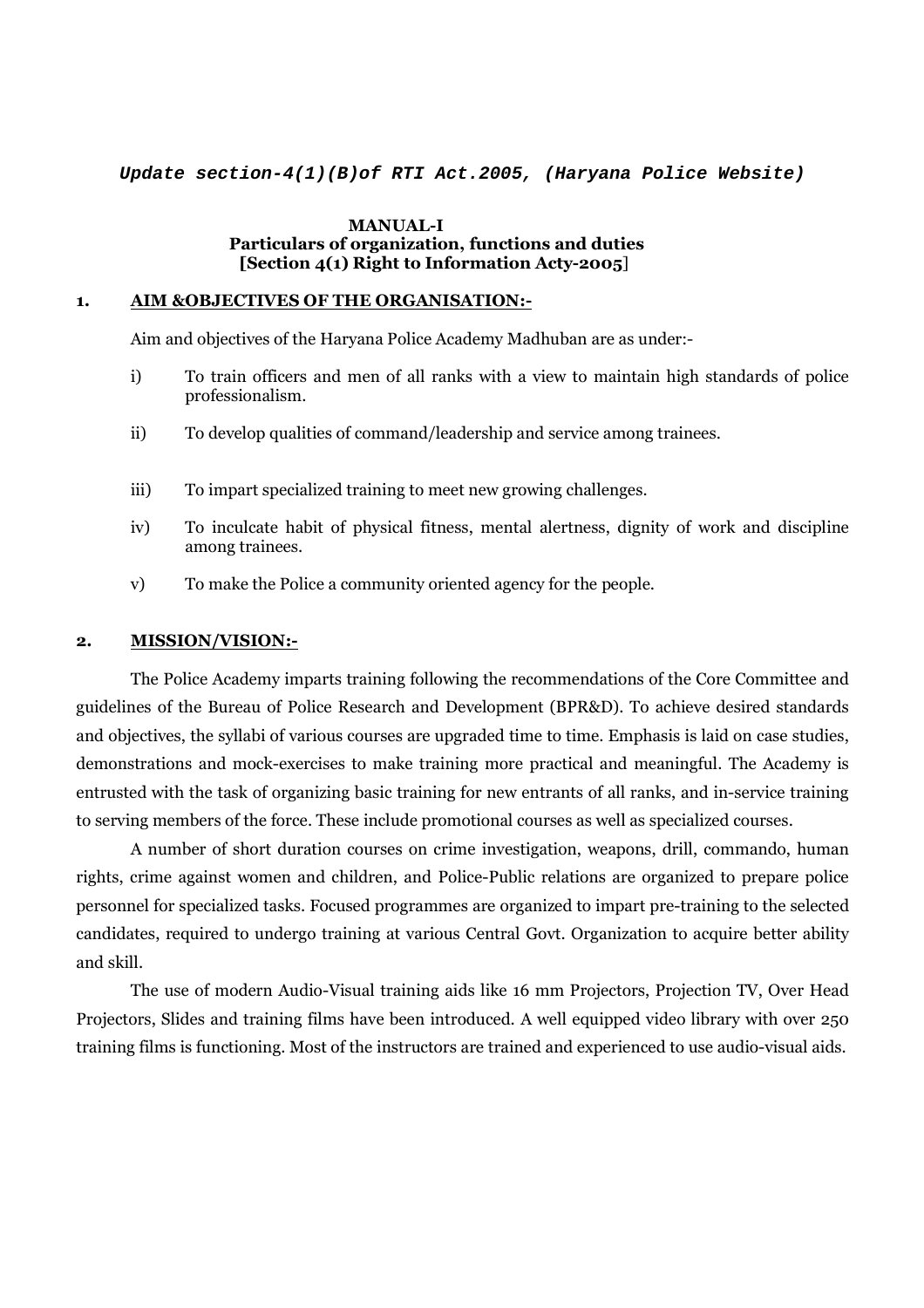#### **3. BRIEF HISTORY & BACKGROUND:-**

 The present Haryana Police Academy was established as Recruit Training Centre on 14th May 1973, first upgraded into a Police Training School on 9 Jan 1976 and then into a Police Training College on 1 March 1976. The Academy got its present status on 24 April 2002 and had steadily grown to its eminence. The Academy earned its ISO 9001-2000 certification on 10.10.2007. Besides organizing training for Haryana Police officers of all ranks, the Academy also regularly facilitates programmes for administrative, judicial and prison officers, it also caters to the needs of the police ranks of other states. The Academy has trained about 1,69,435 trainees till 30 June 2012. Police batches from other States like Nagaland, Manipur, Himachal Pradesh, Jammu & Kashmir, Bihar, Andaman & Nicobar, U.T. Chandigarh and Central Police Organizations like Central Industry Security Force and Central Bureau of Investigation have also received training here. The Academy has also trained contingents of Afghanistan and Sri Lankan Police comprising of Officers of various ranks in the past. Recently two batches comprising of 30 & 50 of Sri Lankan Police personnel of various ranks were trained for VIP Security in this Academy. The list of our present trainees includes many of the celebrity sports person of India like boxers Olympian Vijender Singh, Jitender Kumar, Dinesh Kumar, Jaibhagwan, cricketer Joginder Sharma, present and ex-captains of Indian Olympic Hockey teams for both women and men viz Mamta Kharab, Sardara Singh and Sandeep Singh, wrestler Geetika Jakhar & Jogeshwar Dutt . We in this Academy firmly believe that apart from the academic input and outdoor activities, the trainees should also be exposed to the practical aspects of working life. The emphasis is as much on giving academic inputs, engaging the participants in enjoyable outdoor activities as also on imparting democratic values and ethics. Efforts are being made to bring about a change in the mind-set, free of the baggage of colonial past and fully sensitized to the democratic aspirations of the people.

#### **ORGANISATION**

Executive Staff

|                          | DIR IG/HPA DIG/HPA Dy.DIR DSsP DA DDSA INSPRS. SIS ASIS HC's CTs. |              |   |              |                                 |              |                           |   |              |       |               |                |     |
|--------------------------|-------------------------------------------------------------------|--------------|---|--------------|---------------------------------|--------------|---------------------------|---|--------------|-------|---------------|----------------|-----|
| Sanctioned 1<br>Strength | $\overline{\phantom{a}}^2$                                        | $\mathbf{1}$ |   | $\mathbf{1}$ | $5^{\circ}$                     | $\mathbf{1}$ | $\overline{2}$            | 7 |              | 25 25 |               | 98             | 111 |
| Ministerial Staff        |                                                                   |              |   |              |                                 |              |                           |   |              |       |               |                |     |
|                          | SUPPT(O)                                                          | ASTT         |   |              | CLERK Jr. SCALE<br><b>STENO</b> |              | Sr. SCALE<br><b>STENO</b> |   | LIB.         |       | <b>DAFTRI</b> | <b>PEON</b>    |     |
| Sanctioned<br>Strength   | $\mathbf{1}$                                                      | 5            | 4 |              | 1                               |              | 1                         |   | $\mathbf{1}$ |       |               | $\overline{2}$ |     |
| Medical Staff            |                                                                   |              |   |              |                                 |              |                           |   |              |       |               |                |     |
|                          |                                                                   | M.O          |   |              | <b>PHARMACIST</b>               |              | <b>ANM</b>                |   |              |       |               |                |     |
| Sanctioned strength      |                                                                   | 1            |   |              | 2                               |              | 1                         |   |              |       |               |                |     |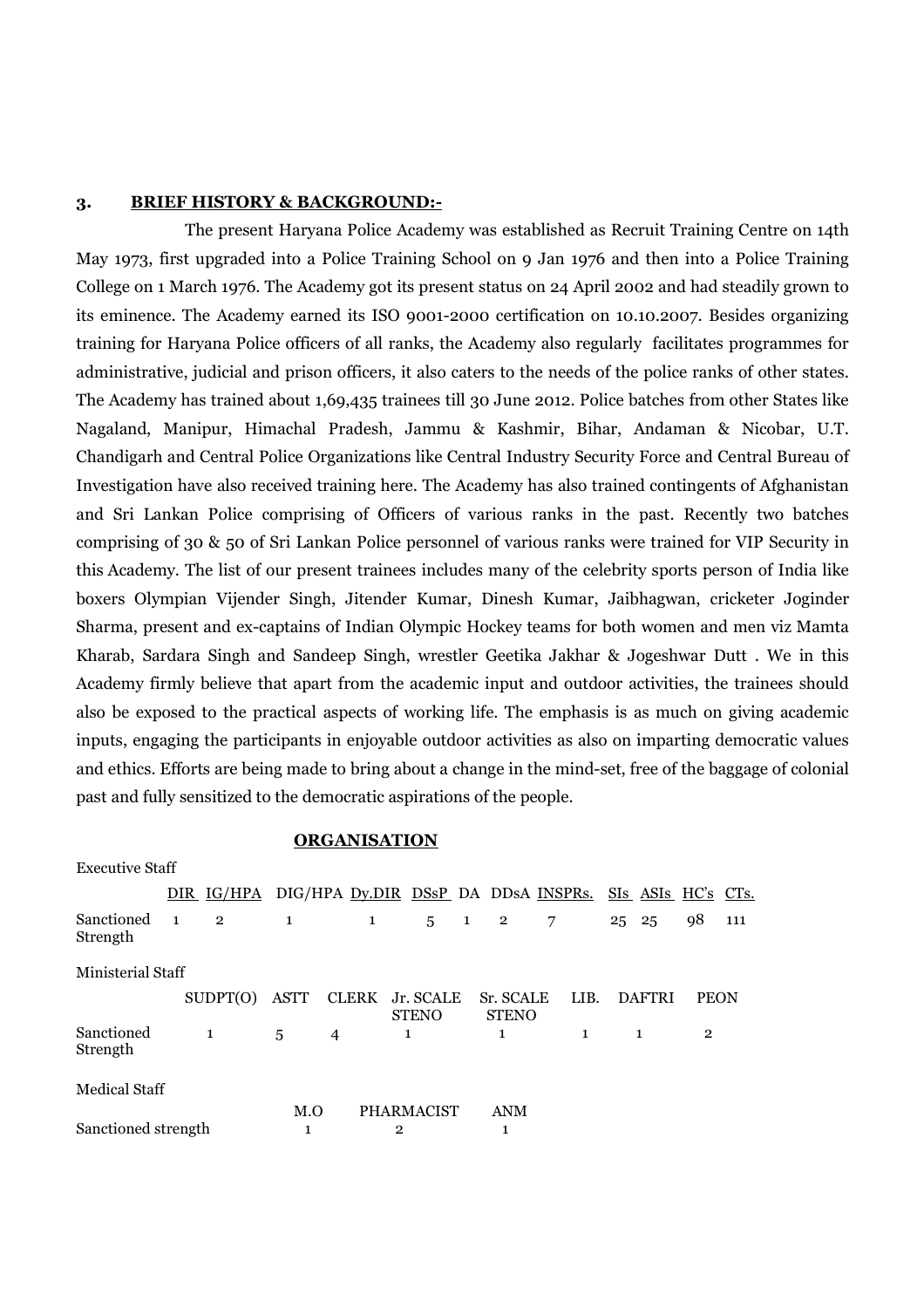#### CLASS IV

#### SANCTIONED STRENGTH

| 55 |
|----|
| 01 |
| 22 |
| 21 |
| 17 |
| 15 |
| 09 |
| 03 |
| 08 |
| 01 |
| 01 |
| 01 |
| 01 |
| 01 |
|    |

#### **Supdt. (Office)**

 This officer is the incharge for the Academy office and is responsible for the punctual disposal of correspondence, submission of all periodical returns and report, maintenance of Character Rolls and services books etc. Five Assistant, four clerks and other executive staff is deputed for doing above work under the supervision of Supdt (O).

#### **Account Branch**

 One SI, three ASI, three HC & three Constables are working in the Account Branch. This branch maintains all types of accounts details of expenditure, salary etc.

#### **Medical Staff**

 One Medical Officer, two Pharmacists, one Auxiliary Nursing Midwife is sanctioned for HPA Hospital. A well equipped Hospital has been established at Police Complex, Madhuban and the Doctor moves out on routine checks and attend to the patients on the spot as and when required.

#### **Tradesmen**

 Mochi and Mali attached with HPA are used for repairs of leathers equipments and maintenance of parks and gardens respectively.

### **Arms & Ammunition**

 At present one HC is performing duty as Incharge of KOT. Arms & Ammunition with Tear Gas are used for training purpose. HPA has several arms like automatic & semi automatic weapons alongwith sufficient ammunition to be used for training police officials of various ranks.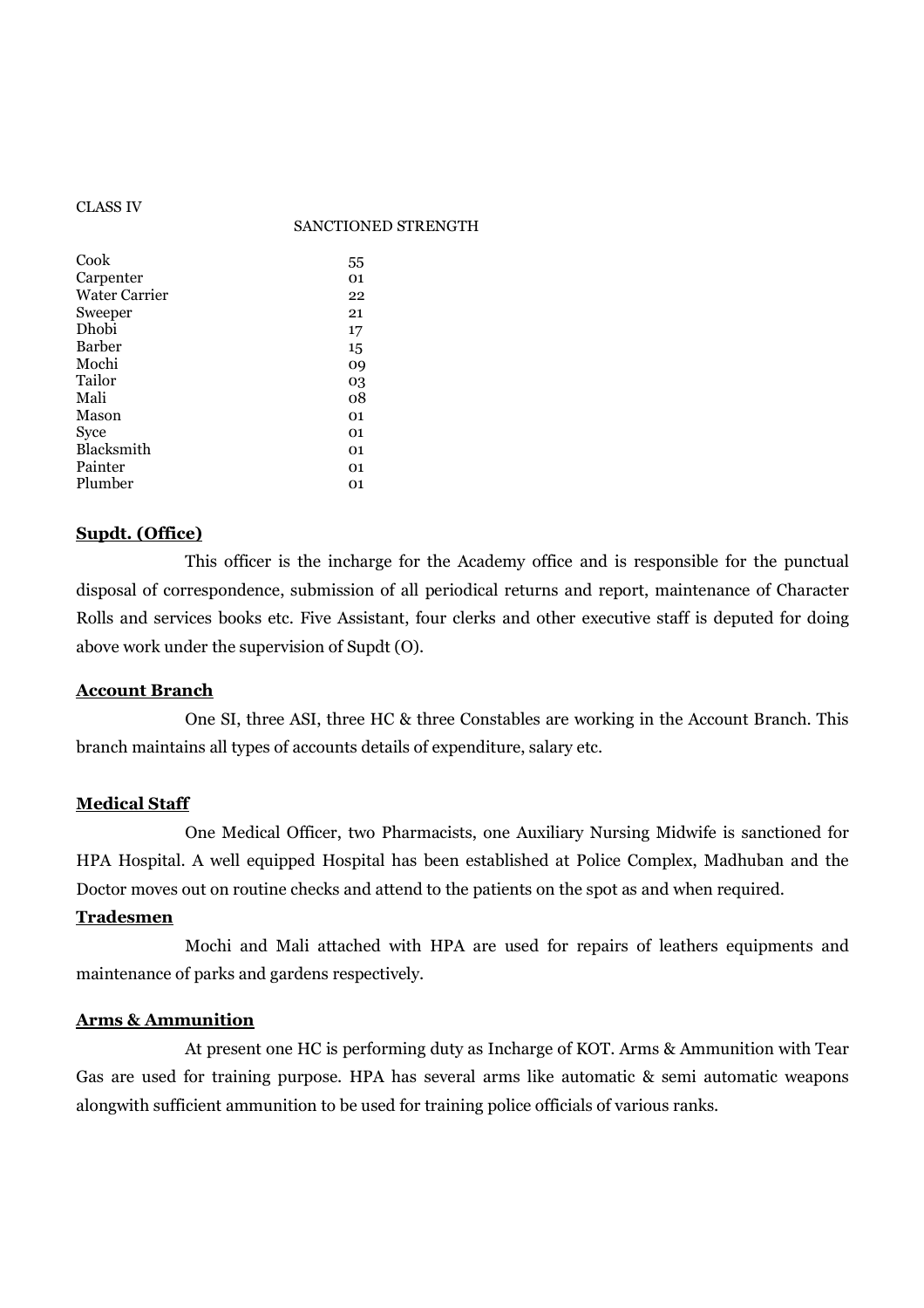### **Clothing**

 At present one HC and one Constables keep record of all clothing items in the clothing store. They maintain the store and raise timely demands for supply of needed clothing items.

#### **Miscellaneous Store**

 At present one SI, one HC and one Constable are working in the Miscellaneous Store/Quarter Master which has got various articles for training the men in various specialized courses.

#### **Driving Training School**

 This school was inaugurated on 2nd April 2008 and trainees of the basic, promotional and special courses are provided training in traffic rules and regulations. The school is built on modern lines and incorporates practically all hurdles and features encountered on Indian roads. Process of acquiring a driving simulator is underway. One ASI, two HC and four Constables Instructors are providing in motor vehicle training school to provide training to policemen with the help of following vehicles:

 Bus Gypsy/Jeep M. Cycle 02 02 01

### **Accommodation**

 The Academy has 04 NGO hostel 03 for males & 01 for females. The hostels are furnished with wooden cots (Takhats), tables & chairs. The hostels are also provided with common room, modern kitchen (mess) and Dining hall having coolers fitted with R.Os. There are 48 barracks for ORs : 21 on the HAP side and 27 on the HPA side. Sufficient Class-IV officials are available for the maintenance of these barracks. In addition to this the sufficient residential accommodation and separate barracks have been arranged for the staff.

#### **Messing**

#### **Gazetted Officers' Mess**

 This Mess started in March 1980, has 4 VIP suites and 23 well furnished AC rooms with Intercom and TV. The Mess has facility for indoor games including Billiards and Table Tennis. It also has facilities for playing Badminton and Tennis. Besides the trainees, this mess caters to serving gazetted officers and guest lecturers of the Academy. Mess is surrounded by a large mango orchard. It has a large lounge and dinning hall where official dinners are hosted. It also houses the Sardar Patel Conference Hall with a sitting capacity of about 72 participants. In addition to this, there are two more Gazetted Officer's Mess Golf View Mess & GO's Mess No.2 well furnished AC rooms with Intercom and TV etc.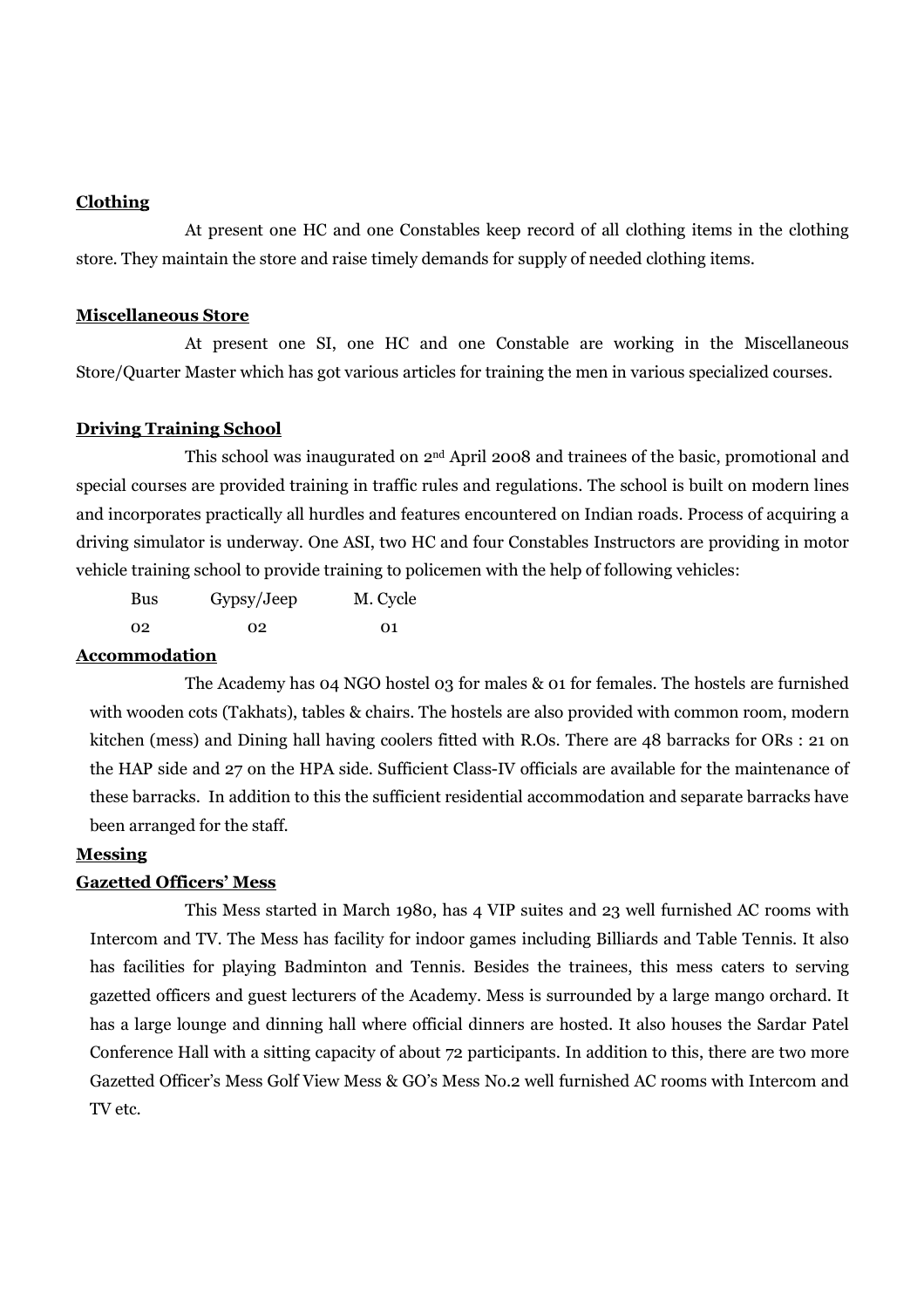#### **NGO'S MESS:**

In the Academy a NGO's Mess has been constructed, accommodation and mess facilities are provided to NGO's and trainees in this mess, which consisting of a big dinning hall and six furnished rooms.

### **OR'S MESS:**

Many adequate messes have been arranged in this Academy for OR's and other trainees. It is conducted on the co-operative basis.

#### **Training Schedule**

 Course Calendar for the year 2012 duly approved by Director General of Police is attached at Annexure-I.

### **LIBRARY:**

The well stocked library has about 25167 books, magazines and journals. Besides the different subjects relating to Police, books relating to Hindi & English literature, Psychology, Sociology, Economics, Yoga, Man Management, Computer, Sports, Biographies, Stories/Poems & Fiction etc. are available in this library. The system of issue and receipt of books has been computerized.

 The following branches have been set-up for the successfully conducting of the Academy and imparting Modern Training:

- 1) **TEACHING BLOCK:** The Academy has two teaching blocks for giving academic inputs & conducting indoor classes for the trainees. The Old Teaching Block is adjoining the Administrative Block and consists of 25 rooms. The New Teaching Block adjoining the Multimedia Block has 16 rooms. These two teaching blocks amongst themselves can cater to the needs of approx. 2500 trainees.
- 2) **COMPUTER BRANCH:** A well equipped Computer Centre has been established to impart the computer training to all trainees at this institution. Besides this, students of the Haryana Police Public School, located at Madhuban Complex are also trained as well as the police officer/officials by this branch. At present 369 computers, Laser Printer, Desk Jet, Colour Printer, Photostat Machine & T.V. Projector etc are also available here.
- **3) CYBER LAB:** Haryana Police Cyber Lab was established by Haryana Police in association with NASSCOM and Data Security Council of India (DSCI) on 05.08.2010. It conducts courses on regular basis usually 2 courses in a month.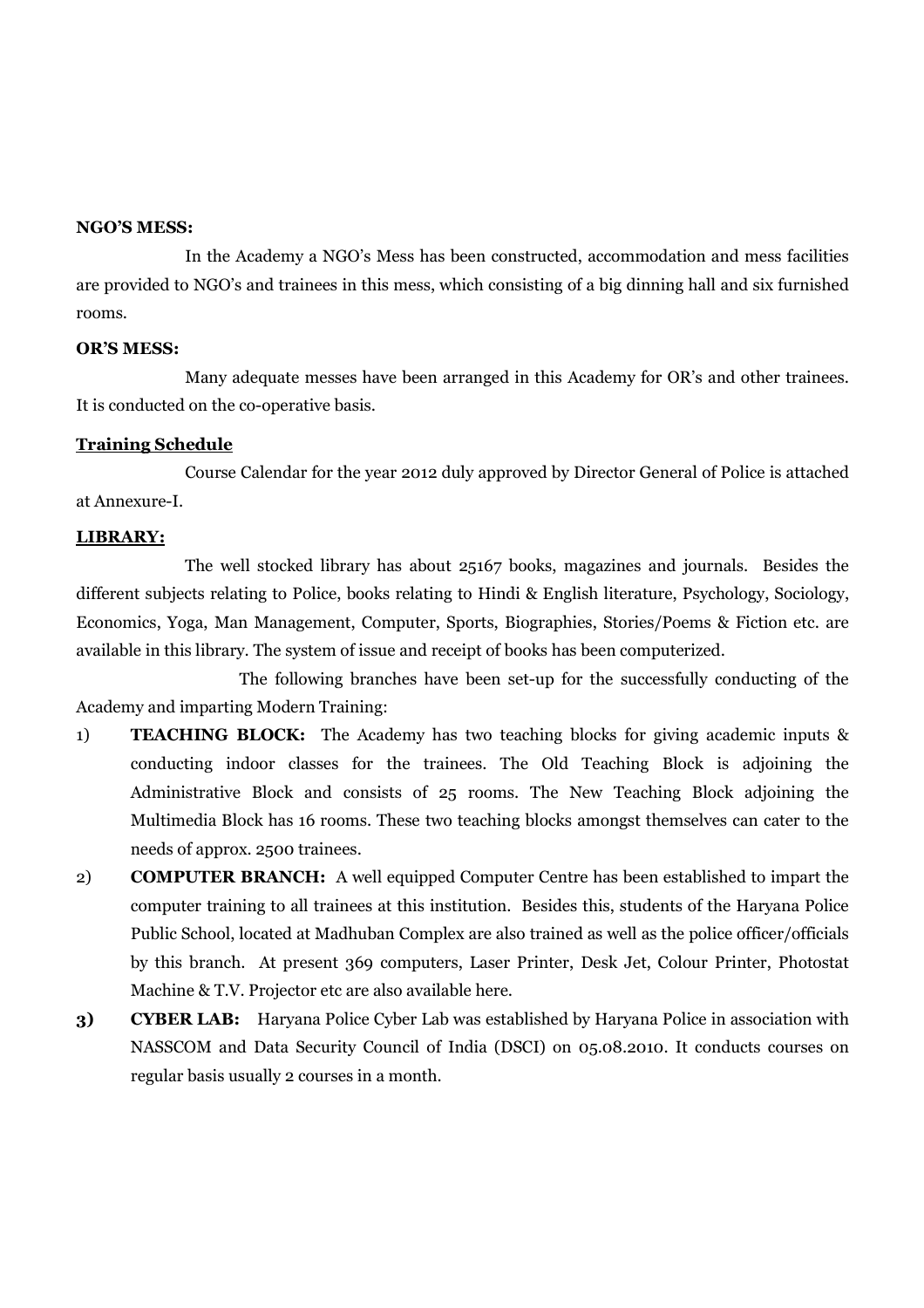- 4) **MULTIMEDIA/ DIGITAL LANGUAGE LAB (ENGLISH):** The digital language lab was set up on 29.6.2009 and training programmes of one week duration were started from 29.6.2009. The facility is used for providing communication skills in English language and up till now a total number of 4684 trainees of various courses has been provided training.
- 5) **DIGITAL COLOR LAB (PHOTO LAB):** Realizing the importance of photography in the professional life of police personnel of any rank, the Digital Color Lab was established on 01.04.2009. A photography machine utilizing latest technology is installed here. To encourage trainees to acquire the skill in photography is an enjoyable manner, a competition is being organized for them every month. Prizes are given to the 1<sup>st</sup>, 2<sup>nd</sup> & 3<sup>rd</sup> position holders in this competition.
- 6) **FIRE SIMULATOR BRANCH:** To impart high level training, a fire simulator branch has been set-up by this Academy consisting of two firing Simulators. One of them has two lanes & other have four lanes. It is used for firing practice of Rifle, Revolver, Pistol & Carbine. It saves the expensive explosive by using these Simulators and the fire training are provided to the trainees of the various courses. 12063 officer/officials have been trained at this Simulator Branch as yet.
- **7) WIRELESS ROOM:** For imparting training of Modern Communication System to the trainees, a wireless room has been set-up. The knowledge and skills of writing wireless messages and sending or receiving them are provided to all trainees in this section. Practical training of the wireless set is also provided to them
- **8) PROJECT ROOM:** A projector room has been set-up by this Academy to impart academic inputs through the audio-visual means. It has a video library also where approximately 250 films are available for the benefit of the trainees. A video library has also been provided in this project room which helps the trainees to get training easily.
- 9) **MODEL POLICE STATION:** The Model Police Station has been established to impart practical training so that all trainees may be trained to make entries in the *Roznamcha*, to register an F.I.R., to investigate, to prepare various types of *fards* (lists), to prepare arrest memo, to prepare suspicious or accidental death report u/s 174 CrPC, to prepare remand papers, to write case diaries and to prepare challan u/s 173CrPC etc.
- **10) POLICE BAND:** The Police Brass Band is used for imparting training to provide piquant atmosphere at the cultural and govt. functions of Haryana State and Police. It has also brought laurels by participating in Police Band Competitions at National level. The Police Brass Band is also being provided to the police personnel and public persons at the time of marriage functions on specified charges.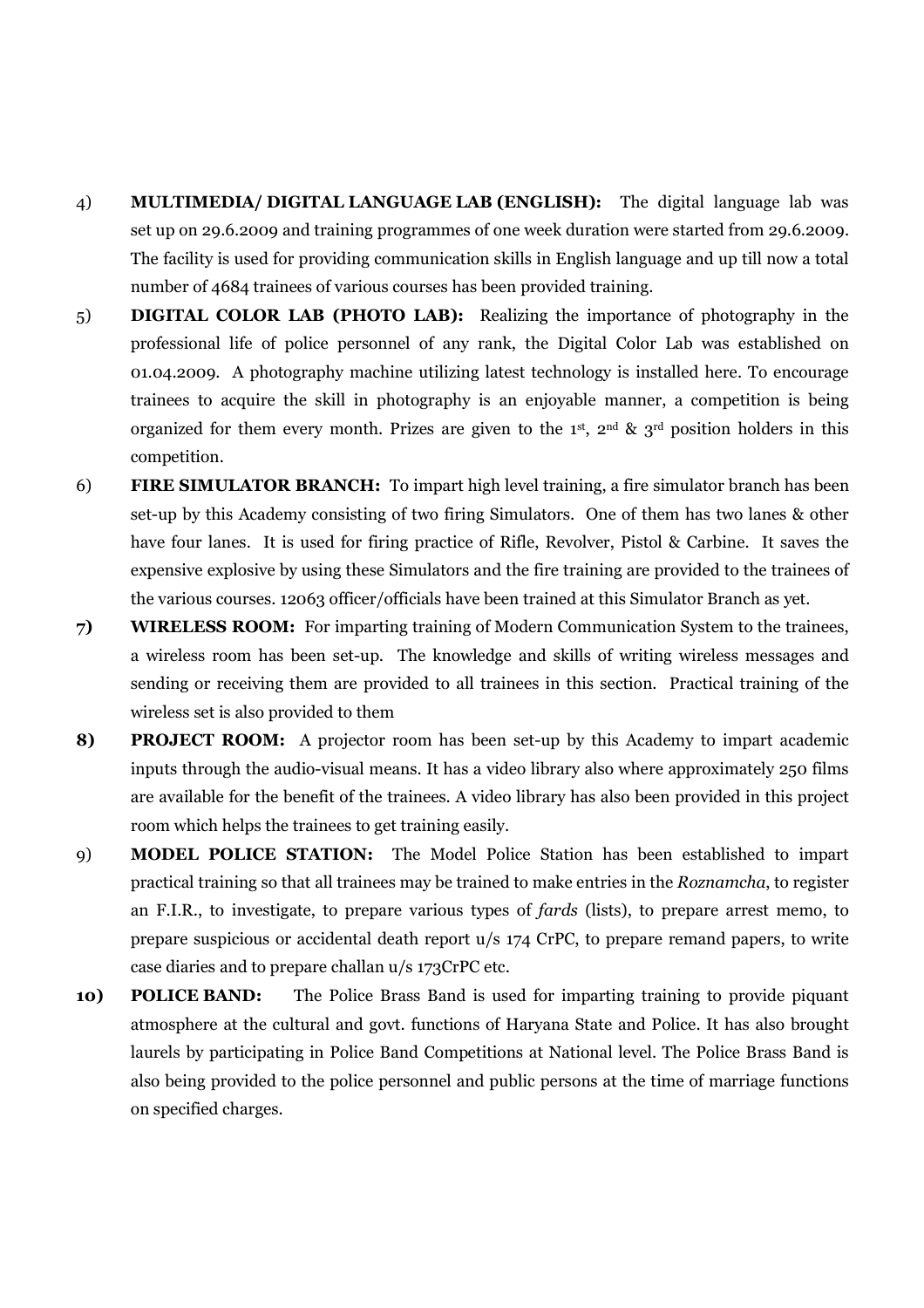- 11) **ARMOURY (KOT):** The *kot* has been established for storing & maintaining fire arms & explosives used for training purposes. The same building houses the Quarter Guard. Registers are being maintained as per PPR.
- 12) **INDOOR FIRING RANGE:** A building for the Indoor Firing Range has been constructed by HPHC within the complex. A committee headed by the DGP and including Addl. DG, Vigilance (then Addl. DG HAP) has been set up to acquire equipment for the indoor firing range.
- 13) **SPORTS:** Different types of sports training are also provided to all trainee for adopting them into Police force and motivate them to participate in various sports competition organized by Haryana Police .
- 14) **SKATING RINK:** This rink was inaugurated on 15 April 2009. There are not many such large rinks in the neighborhood. Made to international standards this rink attracts mostly the children and the youth. The children and students of the campus have started winning prizes in skating competitions within a short span of training time here.
- 15) **GYMNASIUM:** An air conditioned and well equipped gymnasium was inaugurated on 07 September 2006. Some electronic gadgets are also available here besides the regular machines and appliances. Badminton and Basket Ball Courts are also there in the hall. These facilities are being used by the trainees as well as the residents. A generator assures continuous electricity supply. There is a beautiful park in front with inviting benches.
- 16) **MOTOR TRANSPORT SECTION:** A M.T.Section has been set-up to maintain the dynamic level of the Academy. In addition to this, the vehicles of this branch are used to maintain other activities of the department and for sick trainees by time to time.
- 17) **CANTEEN:** A Canteen has been constructed for the use of trainees to provide them daily use articles including uniform articles, groceries, fruits, sweets etc. A new canteen building currently under construction is likely to be available soon.
- 18) **MADHUBAN RANGSHALA:** It has remained a centre of instructional and cultural activities for the whole campus since 1980-81 when earthen galleries were first erected and strengthened by brick lining to provide this open gallery in the space lying next to HPA main blocks. A make shift stage of tubular - structure was also created. Renovation works were taken up in 2006 and completed in 2009.

 With the addition of a cinema screen and a projection room in March 2010, the RangshaIa set up is complete. Presently 5000 people can enjoy programmes here.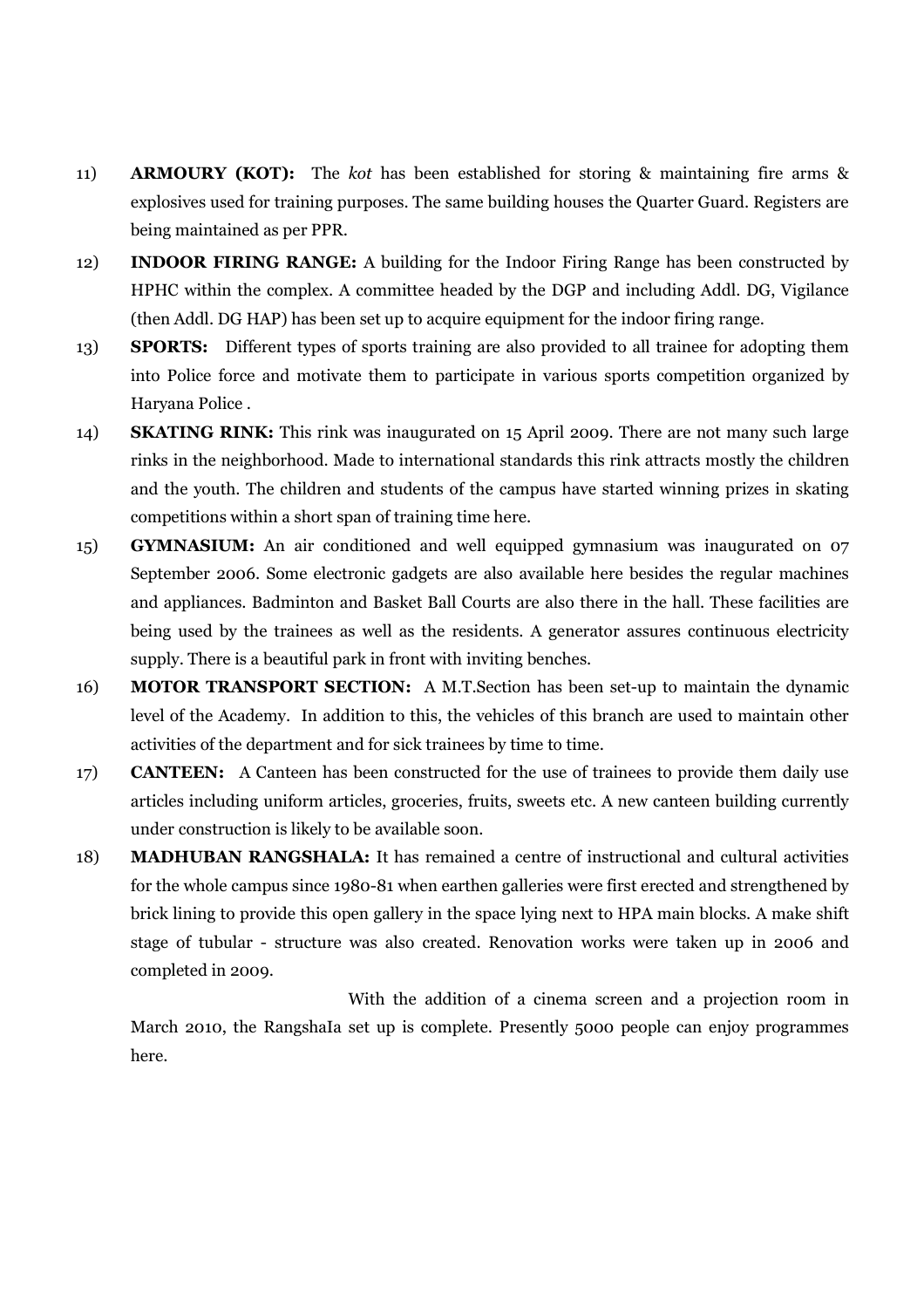- 19) **POLICE MUSEUM:** The Haryana Police Museum was inaugurated recently on 11 December 2010. It is spread over two floors and is devoted to the history of Haryana Police and India's First War of Independence of 1857. Various dimensions of Indian renaissance have been mirrored in one section. The rest of the museum is devoted to the history of the Haryana Police, its profile and organizational pyramid, its stars and heroes and its hour of triumphs and tribulations.
- 20) **AUDITORIUM:** The much needed *Harshvardhan Sabhagaar* or the Auditorium was inaugurated on 12 August 2008. Well equipped to serve as the venue for large cultural and academic activities, this centrally air-conditioned facility remains abuzz with the participation of enthusiastic bunch of trainees at all times.
- 21) **COMMUNITY HALL:** A community hall was constructed in 2001 in residential area to provide space for marriage and other celebrations. It is often used for training purposes too. It has Two Halls, Kitchen and toilets and a big lawn in front.
- 22) **TRAINING OF STAFF:** To achieve the high standard of the training, the trainers are deputed for training at the training centers of other state by time to time in this Academy so that they may contribute to keep the institution level.
- 23) **AUXILIARY MATERIAL FOR TRAINEE:** Various types of Audio-Visual Auxiliary means are used in this Academy to keep the high standard of the training level and every possible efforts are going on to keep the availability of these auxiliary means.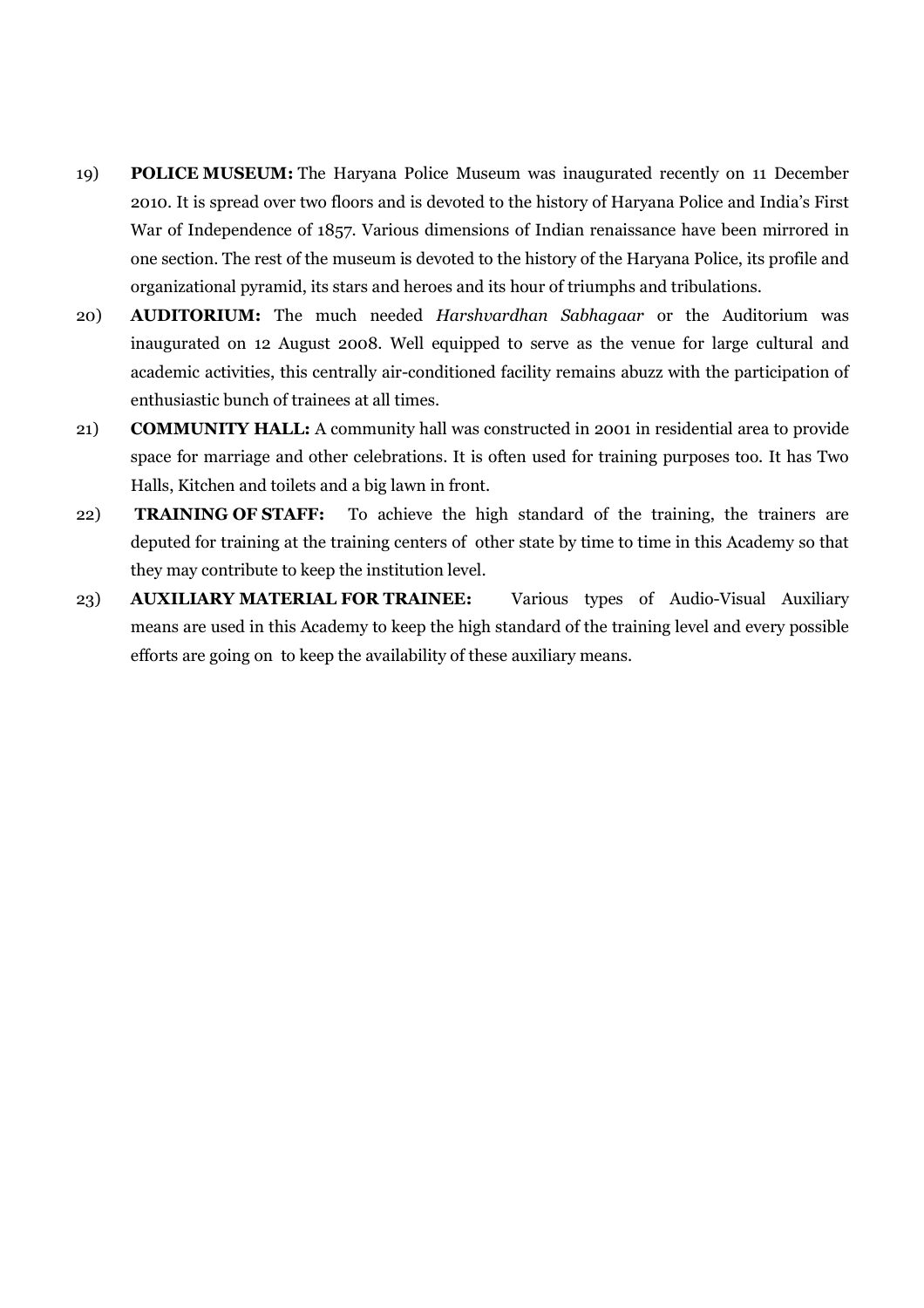### **4DAILY PROGRAMME W.E.F. 2.4.2012**

| 1.                 | <b>REVEILIE</b>                                                                                    |                      | 0430 HRS                             |
|--------------------|----------------------------------------------------------------------------------------------------|----------------------|--------------------------------------|
| 2.                 | P.T. (GYM SESSIONS AS PER REQUIREMENT)                                                             | $\ddot{\phantom{a}}$ | 0530 HRS TO 0610 HRS                 |
| 3.                 | <b>MORNING PARADE: PROMOTION COURSE /</b><br>MTS)<br>PROB. / SPECIALISED COURSE AND RECRUIT COURSE | $\ddot{\cdot}$       | 0640 HRS TO 0725 HRS (1 PERIOD OF 45 |
| 4.                 | <b>GUARD MOUNTING</b>                                                                              | $\ddot{\phantom{a}}$ | 0730 HRS                             |
| 5.                 | BARRACK INSPECTION ON MONDAY AND<br><b>FRIDAY</b>                                                  |                      | 0730 HRS TO 0800 HRS                 |
| 6.                 | <b>MORNING MESS HOURS</b>                                                                          | $\ddot{\phantom{a}}$ | 0735 HRS TO 0900 HRS                 |
| 7.                 | <b>MORNING ASSEMBLY</b>                                                                            | ÷                    | 0950 HRS TO 1005 HRS                 |
| 8.                 | <b>INDOOR CLASSES</b>                                                                              |                      |                                      |
|                    | A) PROB./INSPRS, SIs &                                                                             | $\ddot{\cdot}$       | 1010 HRS TO 1400 HRS (6 PERIODS OF   |
| 35<br><b>BREAK</b> | <b>SPECIALISED COURSES</b>                                                                         |                      | <b>MINUTES EACH WITH 15 MTS.</b>     |
|                    |                                                                                                    |                      | AFTER $3RD$ PERIOD)                  |
|                    | B) LOWER SCHOOL COURSE,<br>INTERMEDIATE SCHOOL COURSE,<br><b>CDP &amp; RECRUITS</b>                | $\ddot{\phantom{a}}$ | $-DO-$                               |
| $\Omega$           | <b>EVENING PROGRAMME FOR ALL COURSES (EXCEPT FRIDAV)</b>                                           |                      |                                      |

#### 9. **EVENING PROGRAMME FOR ALL COURSES (EXCEPT FRIDAY)**

I) OUTDOOR CLASSES – BASIC & PROMOTION COURSES : 1630 HRS TO 1710 HRS (1 PERIOD OF 40

MTS)

|     | II) MAINTENANCE / GAMES / GYM/LIBRARY                 | $: 1745$ HRS TO 1830 HRS |
|-----|-------------------------------------------------------|--------------------------|
|     | III) SAMVEDI POLICE (COMBINED SESSION)<br>ON FRIDAY'S | : 1630 HRS TO 1830 HRS   |
| 10. | <b>EVENING MESS HOURS</b>                             | 1900 HRS TO 1950 HRS     |
| 11. | <b>EVENING ROLL - CALL</b>                            | 2000 HRS                 |
| 12. | <b>LAST POST</b>                                      | 2200 HRS                 |
| 13. | LIGHT OUT                                             | 2200 HRS                 |
|     |                                                       |                          |

### **NOTE:-**

1. GENERAL PARADE ON EVERY MONDAY FROM 0630 HRS TO 0730 HRS.

### 2. MORNING PARADE WILL BE ATTENDED BY SENIOR OFFICERS AS FOLLOWS:- **A.** ALL DSsP /ADDL.SP/ CT/DIsG/ SHALL ATTEND ON MONDAY.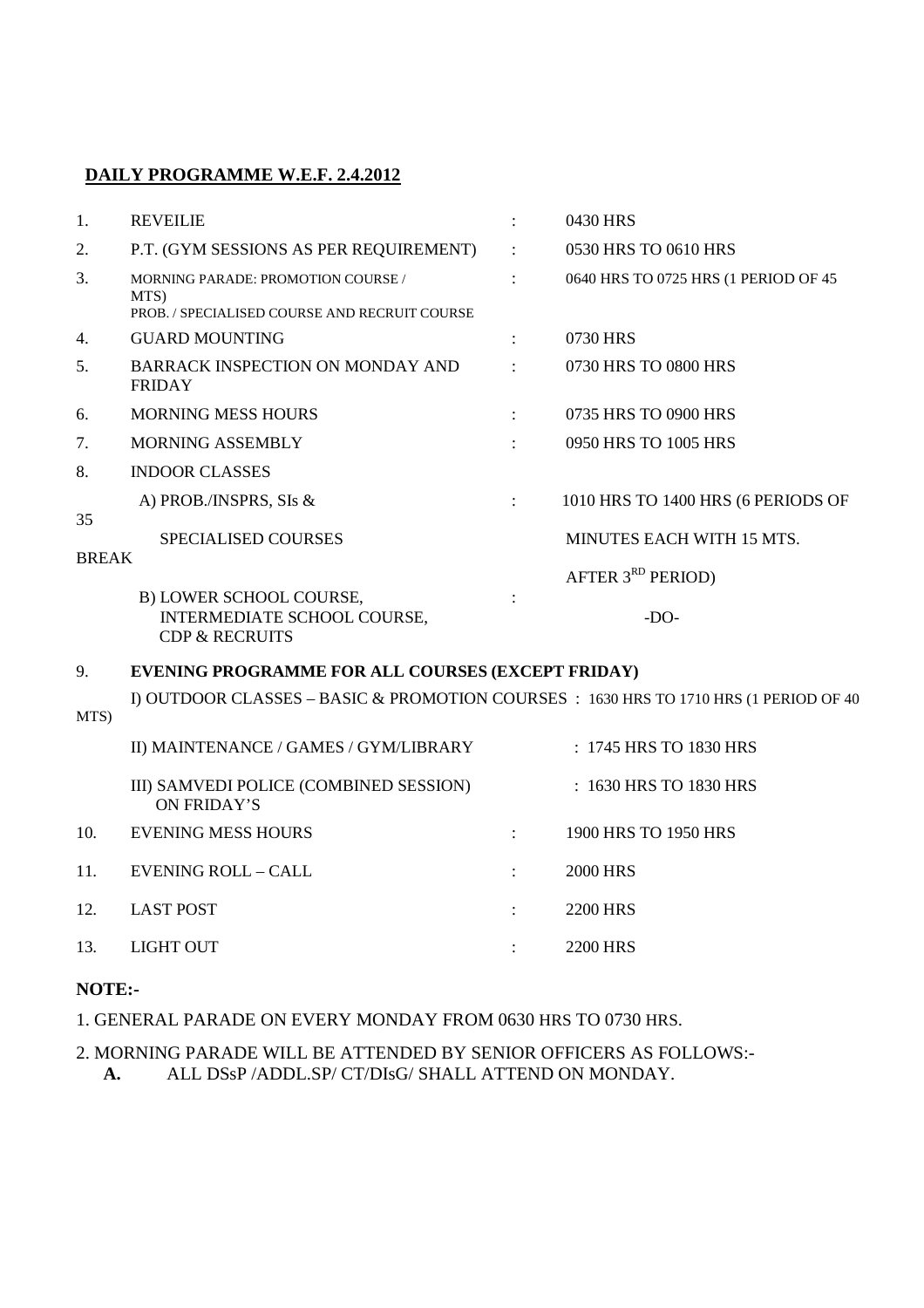- **B.** BRIG. K.S. BUDHWAR CT/OUTDOOR TO TAKE SALUTE ON FRIDAYS ALONGWITH DSP (SM), DSP (SK) ON WEDNESDAYS, DSP (VW) ON TUESDAYS, DSP (TC) ON THURSDAYS & SH. RAM SINGH CT/INDOOR ON SATURDAY
- **C**. ALL GAZETTED OFFICER SHALL ATTEND THE MORNING PARADE ON MONDAY.
- **D**. SENIOR OFFICER SHALL INSPECT ONE /TWO BARRACKS/UNITS ETC AFTER THE PARADE TO ENSURE HIGH STANDARD OF UP- KEEP.
- 3. ARMS CLEANING WILL BE DONE EVERY SUNDAY.

4. STAFF PERIOD FOR OUTDOOR STAFF 1000 HRS TO 1100 HRS DAILY TO BE TAKEN BY DIG,

CT/OUTDOOR, DSP TRG., DSP LINES / CDI.

5. STAFF PERIOD FOR INDOOR STAFF 1500 HRS TO 1600 HRS DAILY TO BE TAKEN BY CT/INDOOR, DSP/INDOOR, DA & DDA.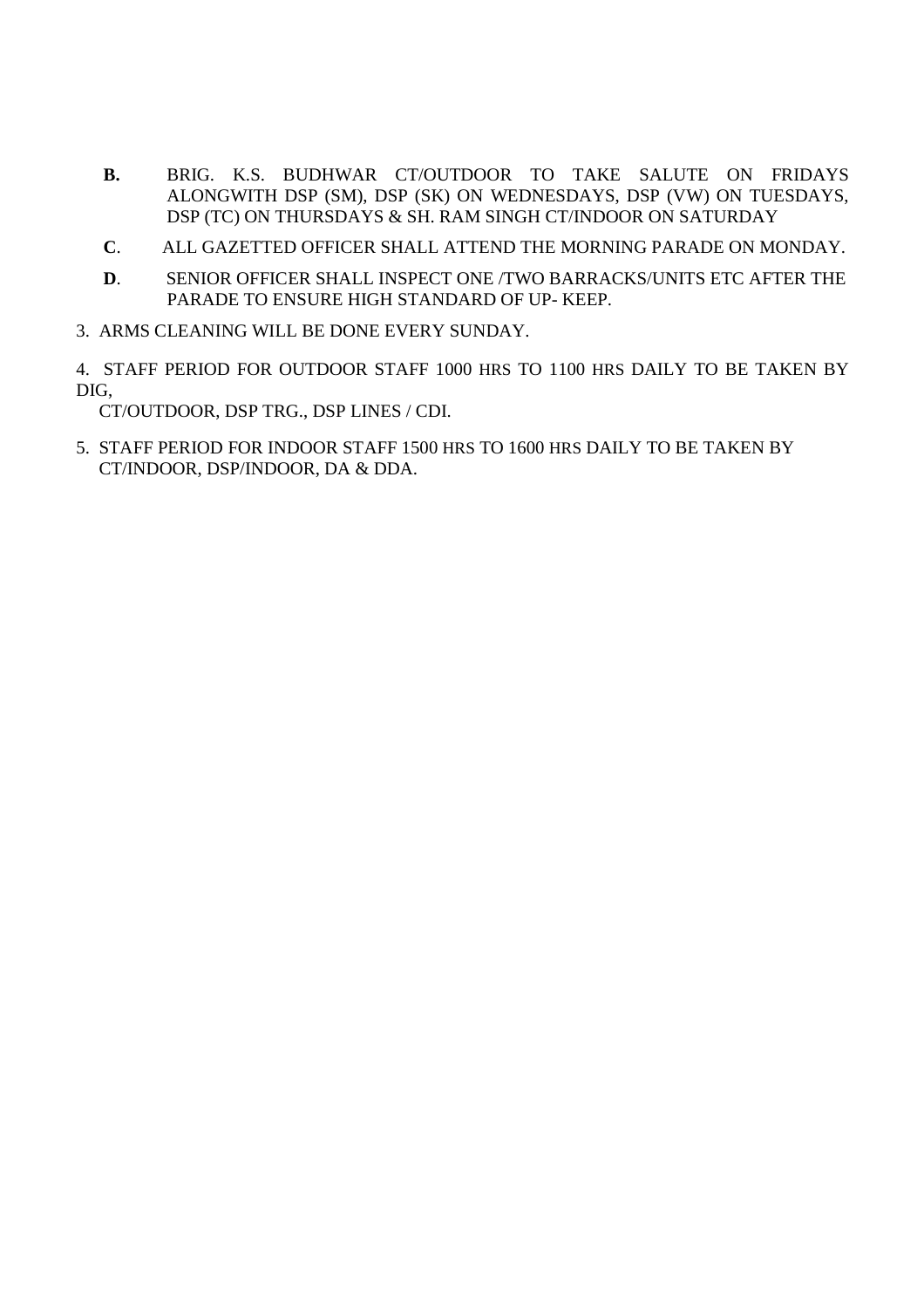### MANNUAL-2

### Power & duties of officers and employees

[Section  $4(1)$ ]

The distribution of work assigned to various officers including ministerial staff is

as under:-

By name work distribution amongst of Gazetted Officers is as under:-

1. Sh. Sheel Madhur, IPS, Dircetor:-

Overall supervision of Academic work, training and other activities.

- 2. Dr. Suman manjri, IPS, DIG/HPA:-
- 3. Brig. K.S.Budhwar (Retd.), Consultant Training
- 4. Ram Singh Bishnoi, IPS (Retd.), Consultant Training
- 5. Sh. Surender Malik, DSP/HPA:-
- 6. Sh. Satish Kumar, DSP/HPA:-
- 7. Smt. Vidyawati, DSP/HPA:-

8. Sh. Tara Chand, DSP/HPA English Branch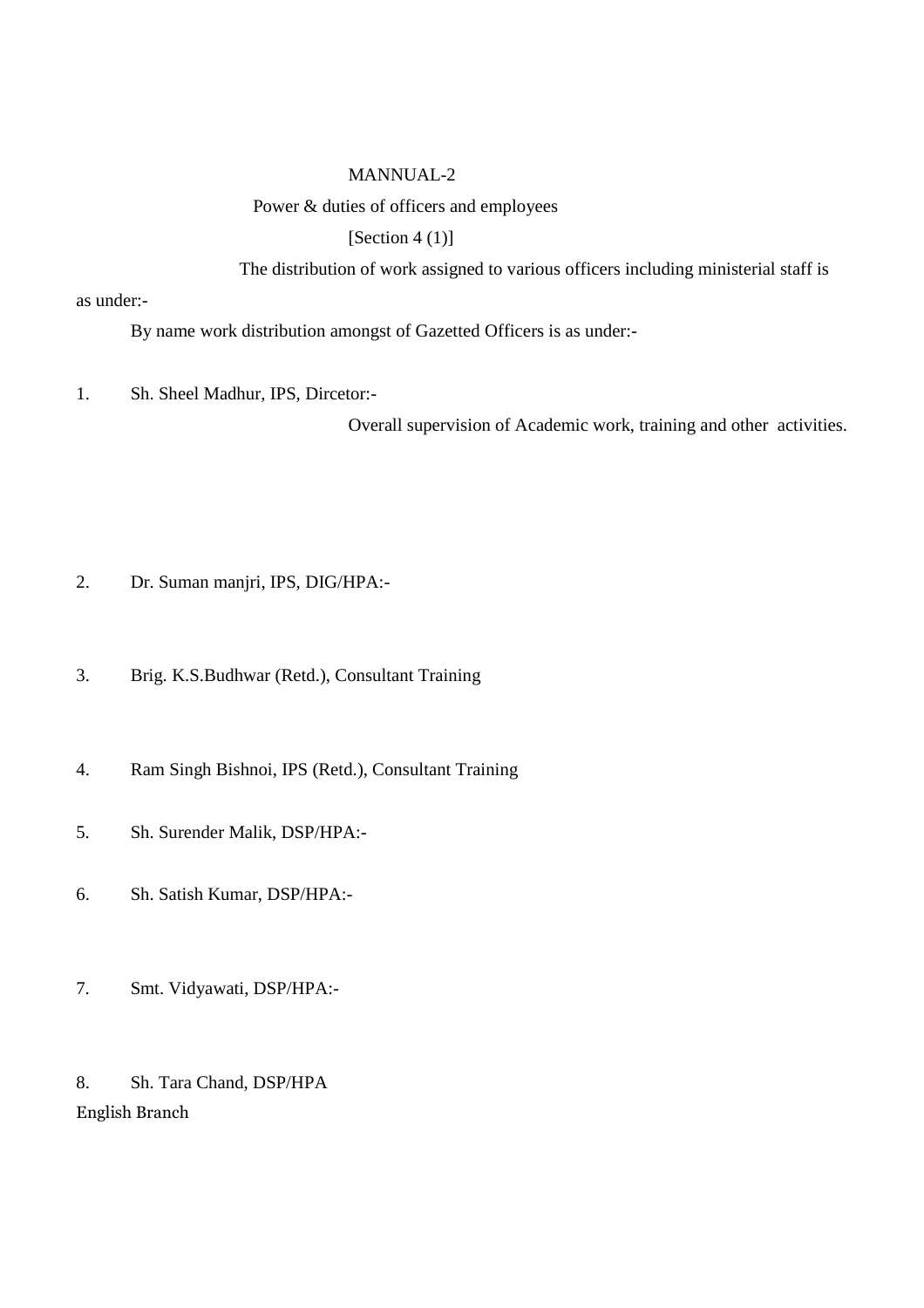| Supdt $(0)$ | Over all supervision of English Branch and account branch                                                                   |
|-------------|-----------------------------------------------------------------------------------------------------------------------------|
| $A-2$       | Responsible to maintain Ch. Rolls/Service Book, pay fixation, revsion<br>& disciplinary matter etc.                         |
| $A-3$       | Responsible to deal temporary staff, proposal of modernization,<br>construction, clothing, Police Band, officer's Mess etc. |
| $A-4$       | Misc. work, RTI Matter, Games/sports, ACR's of Class IVth, meeting,<br>repair etc.                                          |
| $A-5$       | Responsible to deal court cases, allotment of house, computer, Kot<br>etc.                                                  |
| A/TRG       | Responsible to conduct training activities, short courses, basic &<br>promotional courses etc.                              |

### Accounts Branch

| Accountant          | Over all incharge of accounts branch, maintaine record related to   |
|---------------------|---------------------------------------------------------------------|
|                     | accounts matter i.e cash book, budget allotment, PWF, private funds |
|                     | etc.                                                                |
| GIS and Audit Clerk | Final payment from GPF, GIS and correspondence relating to audit    |
|                     | paras.                                                              |
| Pay Bill of         | Pay of GOs'/NGOs', ministerial staff, medical staff and class IVth  |
| GOs'/NGOs'          | employees and contingent paid bills.                                |
| Pay Bill of Ors     | Pay of Ors                                                          |

### OSI Branch

| <b>OSI</b> | Correspondence relating to daily deployment, deployment of force at |  |  |
|------------|---------------------------------------------------------------------|--|--|
|            | various places, CL/EL of police personnel's, absent cases and other |  |  |
|            | disciplinary documents                                              |  |  |
| OB/Clerk   | To maintain the order book                                          |  |  |
| HC/FM      | To maintain the fauji missal                                        |  |  |

### Steno

,

| <b>Steno</b> | Final order of departmental enquiries, ACR, correspondence and |
|--------------|----------------------------------------------------------------|
|              | other work entrusted by the director                           |

### Line office

| Line officers<br>Ensure attendance of police personnel's, drawing and disbursed of |                                      |  |
|------------------------------------------------------------------------------------|--------------------------------------|--|
|                                                                                    | salary and cash with the help of CDO |  |
| CDO                                                                                | Disbursement of salary and cash      |  |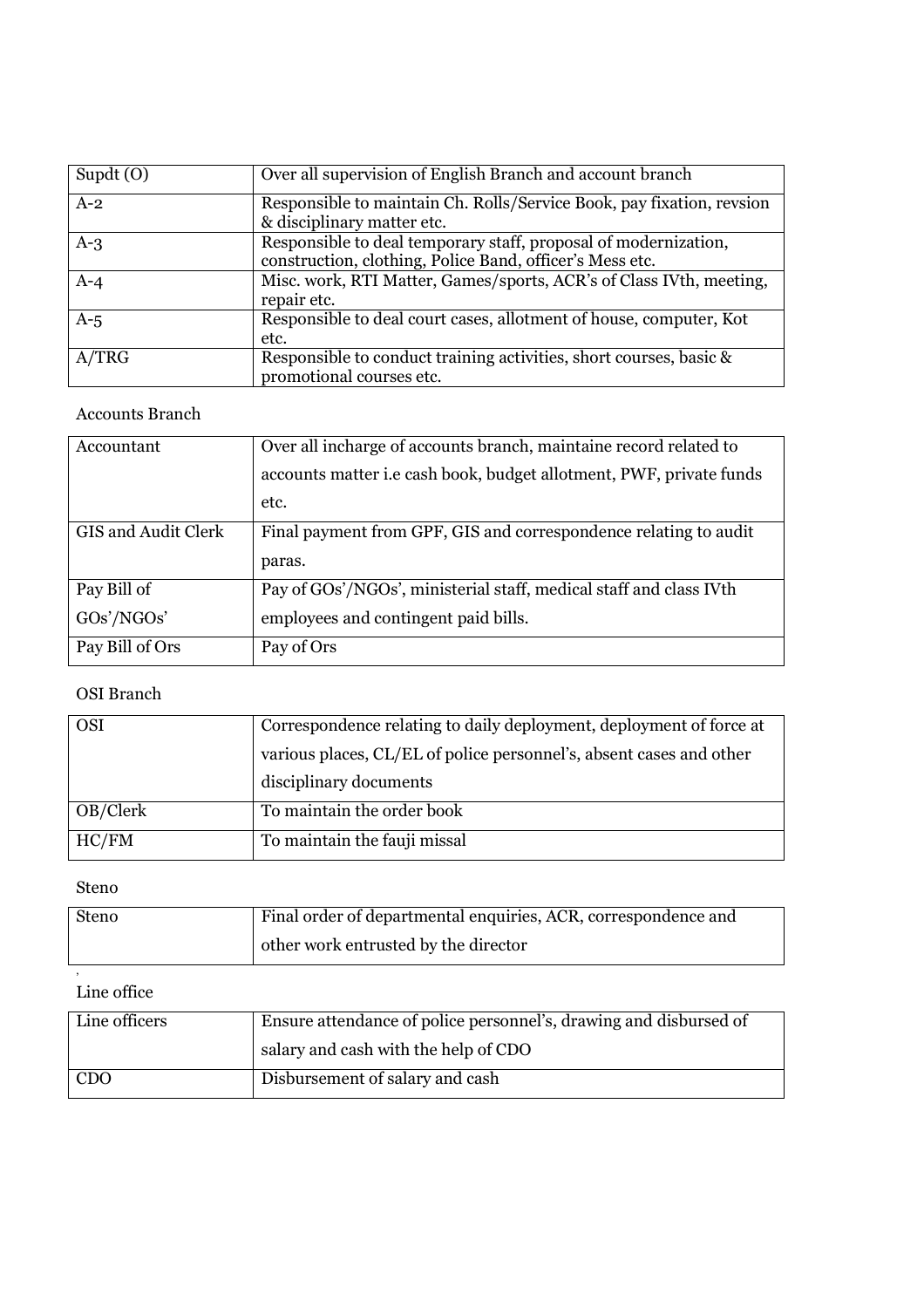### MANNUL-3

### Procedure for decision making

Not applicable

### MANNUAL-4

### Norms for Discharge of Functions

### Not applicable

### MANNUAL-5

### Rules, regulations for discharge of functions, manuals and records

### For Discharging Functions

| Sr. No.        | Name of the Act, rules, regulations etc.                                                                                                                                    | Brief Gist of the contents                                                                                                                                              |
|----------------|-----------------------------------------------------------------------------------------------------------------------------------------------------------------------------|-------------------------------------------------------------------------------------------------------------------------------------------------------------------------|
| 01             | CCS (CCA), C (Conduct), (Leave), (Temp.<br>Service), (Medical Attendance), (Pension),<br>(Extra Ordinary), (Joining Time) rules as<br>amended or revised from time to time. | These shall apply to all subordinates<br>civilian and class IVth employees of<br>Haryana Police in addition to these<br>rules and regulations made under the<br>DP Act. |
| 0 <sub>2</sub> | <b>General Financial Rules</b>                                                                                                                                              | Financial power of the head of<br>department and head of officers                                                                                                       |
| 03             | Receipts and payment rules                                                                                                                                                  | Regarding receipt and payment                                                                                                                                           |
| 04             | FR/SR, TA rules                                                                                                                                                             | Relating to TA/DA etc.                                                                                                                                                  |
| 05             | FR/SR, LTC Rules                                                                                                                                                            | Relating to LTC etc.                                                                                                                                                    |
| 06             | Advances to Govt. servants                                                                                                                                                  | Relating to advance                                                                                                                                                     |
| 07             | <b>GPF Rules</b>                                                                                                                                                            | Rules relating to general provident<br>funds                                                                                                                            |
| 08             | Income Tax on Salary                                                                                                                                                        | Relating to Income Tax on Salary                                                                                                                                        |
| 09             | <b>House Building Advance</b>                                                                                                                                               | Relating to House Building Advance                                                                                                                                      |
| 10             | <b>Group Insurance Scheme</b>                                                                                                                                               | Relating to Group Insurance Scheme                                                                                                                                      |
| 11             | <b>Children Education Allowance</b>                                                                                                                                         | <b>Education Fee</b>                                                                                                                                                    |
| 12             | <b>Suspension and Reinstatement</b>                                                                                                                                         | Allowance of suspended police<br>personnel's                                                                                                                            |
| 13             | <b>Treasury Rules</b>                                                                                                                                                       | <b>Regarding Treasury</b>                                                                                                                                               |
| 14             | <b>Office Procedure</b>                                                                                                                                                     | Ministerial Job of offices                                                                                                                                              |
| 15             | Standing Order/Circulars of Haryana Police                                                                                                                                  | Instructions containing procedure to<br>be adopted alongwith amendment in<br>laws/by-laws from time to time.                                                            |
| 16             | Rules for providing immediate relief to the<br>families of Govt. servants who die while in<br>services                                                                      | Regarding relief to the family of the<br>deceased.                                                                                                                      |

### MANNUAL-6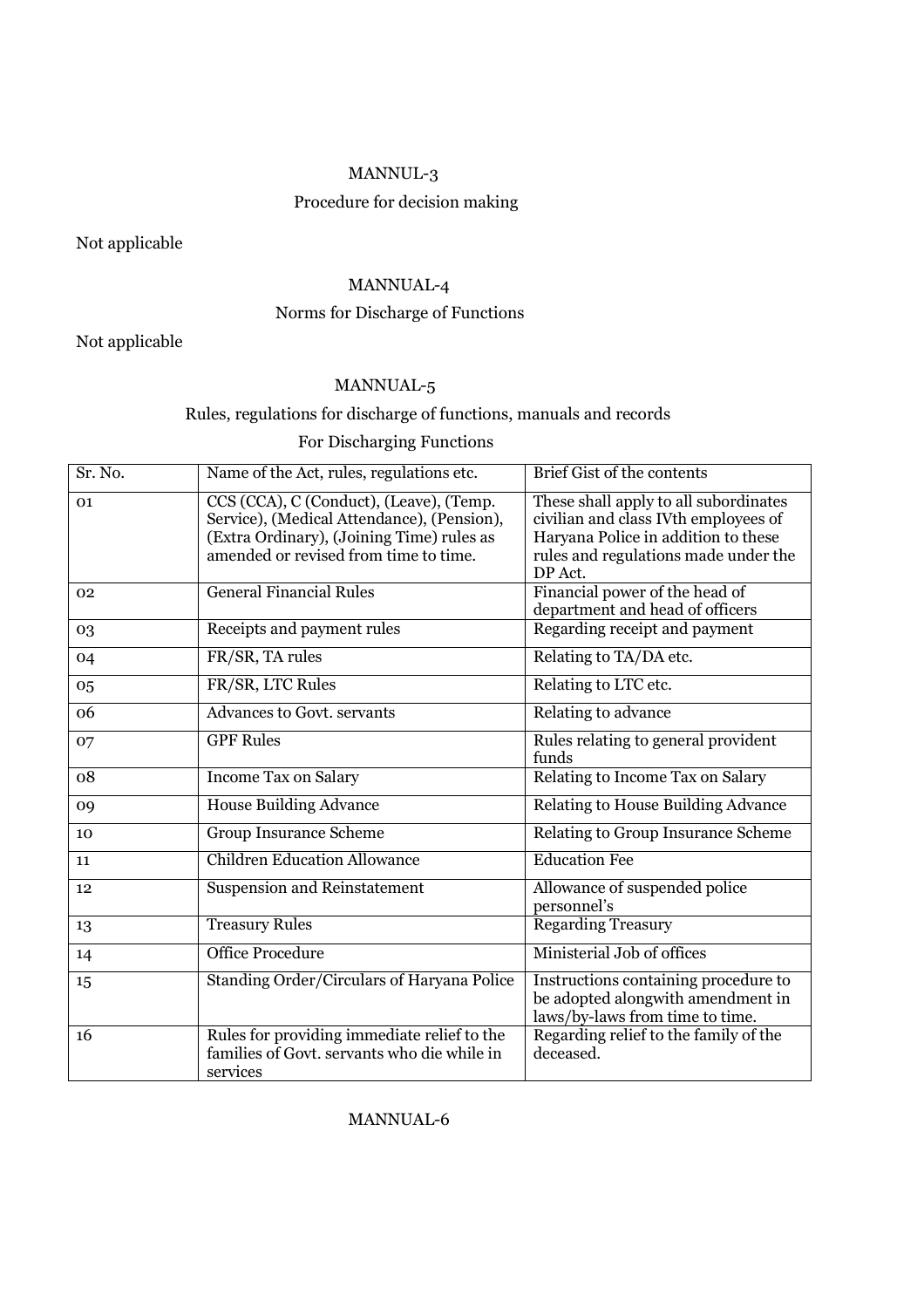Statement of categories of documents that are held by it for under its control

| Sr. No. | Nature of Record                                                 | Details of Information available                                                                                                                                                 | Unit/Branch                             | Retentioned period<br>available             |
|---------|------------------------------------------------------------------|----------------------------------------------------------------------------------------------------------------------------------------------------------------------------------|-----------------------------------------|---------------------------------------------|
| 1.      | Arms & Ammunition<br>receipt book<br>maintained as PPR-<br>22.69 | Detail of all arms ammunition<br>or military stores deposited in,<br>or seized and brought to, the<br><b>Police Stations</b>                                                     | <b>KOT</b>                              | Retained years after<br>date of last        |
| 2.      | <b>Accounts register</b><br>maintained as per PPT-<br>2.71       | Detail entry of all receipts,<br>expenditure, disbursement of<br>Pay, TA and permanent                                                                                           | Accountant                              | Permanent                                   |
| 3.      | Road Certificate<br>maintained as per PPR-<br>22.72              | Issuing/transfer of case and<br>other store articles through<br>road certificate                                                                                                 | Quarter Master/Care<br>Taker            | Retained years after<br>date of certificate |
| 4.      | <b>Printed Cash Receipt</b><br>maintained as per PPR-<br>22.73   | All sums of money received in a<br>office/police station whether in<br>cash or otherwise on any<br>account whatever, a receipt<br>from this book is issued to<br>remitting party | Cashier                                 | 10 years                                    |
| 5.      | Appointment                                                      | Appointment                                                                                                                                                                      | <b>NA</b>                               | Permanent                                   |
| 6.      | Leave                                                            | Detail of E.L etc.                                                                                                                                                               | <b>OASI</b>                             | Permanent                                   |
| 7.      | <b>Stamps Accounts</b><br>Register                               | Details of stamps used in<br>sending the postal                                                                                                                                  | Despatcher                              | Five years                                  |
| 8.      | Service<br>Books/Character Rolls                                 | History of services of all ranks                                                                                                                                                 | $A-2$                                   | Permanent                                   |
| 9.      | Fauji Missal                                                     | Personal Information in respect<br>of Upper/Lower Subordinates                                                                                                                   | <b>OASI</b>                             | Permanent                                   |
| 10.     | Cash book, Pay register<br>& all relevant bill                   | Transaction of Cash,<br>disbursement of salary etc.                                                                                                                              | Accountant                              | Permanent                                   |
| 11.     | <b>Contingency Register</b>                                      | Detail of bill under head O.E,<br>O.C, M. Works, M&S etc.                                                                                                                        | Accountant                              | Permanent                                   |
| 12.     | Recovery of advance                                              | Details of advance taken for<br>HBA, MCA, GPF & Festival                                                                                                                         | Accountant                              | Permanent                                   |
| 13.     | Audit/Inspections                                                | Reports of Audit conducted of<br>all stocks/budget incurred and<br>other financial matters                                                                                       | $A-5$                                   | Permanent                                   |
| 14.     | Court case, petition,<br>Crl. Writ Suit, Appeal &<br><b>SLP</b>  | Court cases, petition, Crl. Writ<br>Suit, Appeal & SPL                                                                                                                           | $A-5$                                   | Permanent                                   |
| 15.     | <b>Stock Register</b>                                            | <b>Entry of General</b><br>Store/Stationary Store articles<br>purchased or received                                                                                              | Quarter Master/Care<br>Taker/Stationery | Permanent                                   |
| 16.     | <b>ACRs</b>                                                      | Confidential/assessment<br>reports in respect of police<br>personnel                                                                                                             | Steno                                   | Permanent                                   |
| 17.     | <b>Departmental Enquires</b><br>& punishment                     | Departmental Enquires &<br>punishment awarded to police<br>personnel                                                                                                             | $A-2$                                   | Permanent                                   |
| 18.     | Court Challan register                                           | Entry of challan sent to court                                                                                                                                                   | $\rm NA$                                | 5 years                                     |
| 19.     | Honorarium/Awards                                                | Honorarium/Awards granted to<br>police personnel.                                                                                                                                | $A-2$                                   | 03 year or after<br>com of audit            |

### [Section 4 (1) (b) (vi)]

MANNUAL-7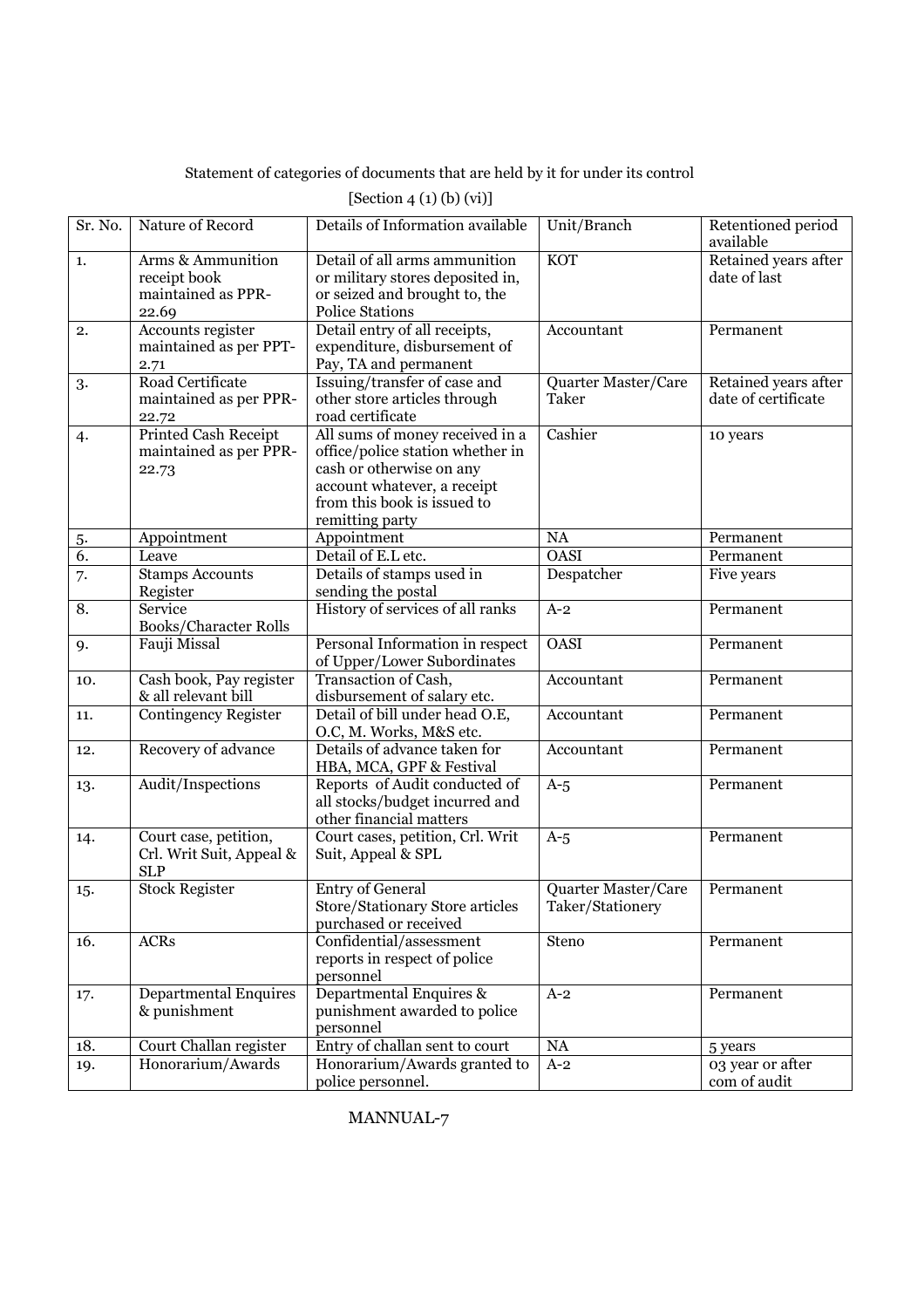### Details of Consultative Committees and other bodies

Not applicable

#### MANNUAL-8

### List of boards, councils, committees and other bodies

Not applicable

### MANNUAL-9

### Directory of Officers/Employees  $[Section 4 (1) (B) (IX)]$

| Sr. No.        | Designation                                      | Code | Office             | Fax     |
|----------------|--------------------------------------------------|------|--------------------|---------|
| $\mathbf{I}$ . | Director, Haryana<br>Police Academy,<br>Madhuban | 0184 | 2380101            | 2380101 |
|                | DIG/HPA,<br>Madhuban                             | 0184 | 2390111<br>2390220 |         |

### MANNUAL-10

### Monthly Remuneration of Officers/employees

[Section 4 (1) (b) (x)]

# THE MONTHLY REMUNERATION RECEIVED BY EACH OF THE OFFICERS AND EMPLOYEES, INCLUDING THE SYSTEM OF COMPENSATION AS PROVIDED IN THE REGULATIONS.

### $[SECTION 4 (1)(B) (X)]$

| Sr.No.       | Rank of Officers/Men/Civilian/Class | Pay Band    |
|--------------|-------------------------------------|-------------|
|              | IV employees                        |             |
| 1            | Director General of Police, Haryana |             |
| $\mathbf{2}$ | Addl. Director General of Police    | 37400-67000 |
| 3            | <b>Inspector General of Police</b>  | 37400-67000 |
| 4            | Deputy Inspector General of Police  | 37400-67000 |
| 5            | DIG (IPS) Selection Grade           |             |
| 6            | Superintendent of Police            | 37400-67000 |
|              | <b>DSP</b>                          | 9300-34800  |
| 8            | Inspector                           | 9300-34800  |
| q            | Sub-Inspector                       | 9300-34800  |
| 10           | ASI                                 | 5200-20200  |
| 11           | <b>Head Constable</b>               | 5200-20200  |
| 12           | Constable                           | 5200-20200  |
|              | <b>MINISTERIAL STAFF</b>            |             |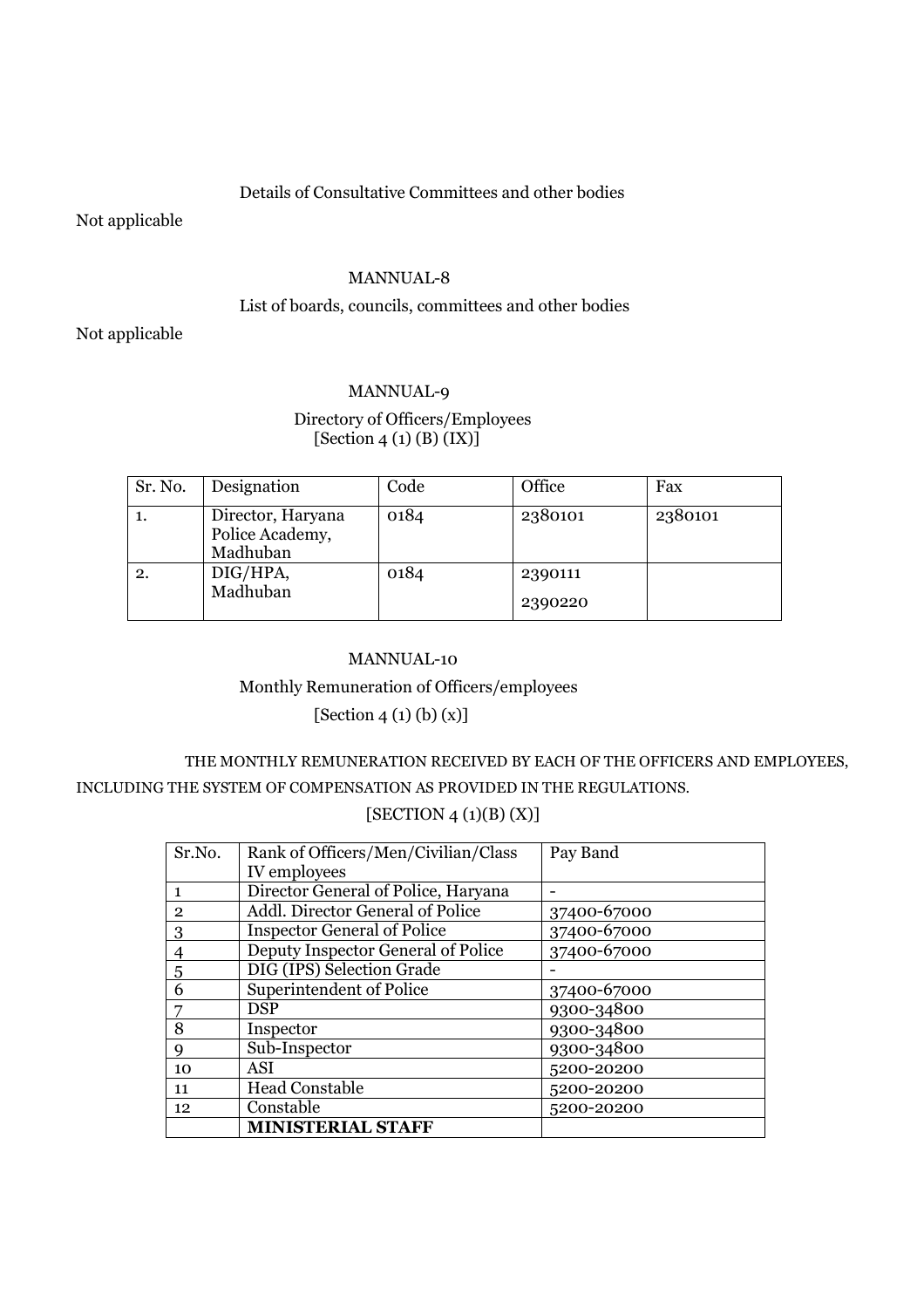| 13 | Superintendent             | 9300-34800 |
|----|----------------------------|------------|
| 14 | Dy. Superintendent         | 9300-34800 |
| 15 | Assistant                  | 9300-34800 |
| 16 | Senior Scale Stenographer  | 9300-34800 |
| 17 | Junior Scale Stenographer  | 5200-20200 |
| 18 | Clerk                      | 5200-20200 |
| 19 | Peon/Water Carrier         | 4440-7440  |
| 20 | Helper/Kennel Men          |            |
| 21 | Chowkidar/Ward Servant     |            |
| 22 | Khalasi/Labourer           |            |
| 23 | Attendant                  |            |
| 24 | Record Lifter/Daftari      | 4440-7440  |
| 25 | Jamadar                    | 4440-7440  |
| 26 | Cook/Tailor/Mali/Barber    | 4440-7440  |
| 27 | Dhobi/Mocho/Lab Attendant  | 4440-7440  |
| 28 | Sweeper                    | 4440-7440  |
| 29 | Meason/Painter/Electrician | 4440-7440  |
| 30 | Carpenter/Black Smith      | 4440-7440  |

### MANNUAL-11

### Budget allocated (up to 31.08.2012)

| Sr. No. | Head         | Modified allotment | Expenditure | Balance  |
|---------|--------------|--------------------|-------------|----------|
| 1.      | Salary       | 82625047           | 40010397    | 42614650 |
| 2.      | <b>Wages</b> | 385700             | 190070      | 195630   |
| 3.      | D.A          | 40280000           | 16619417    | 18660583 |
| 4.      | T.E          | 640000             | 468350      | 171650   |
| 5.      | O.E          | 5521000            | 5520821     | 179      |
| 6.      | M. Works     | 1510000            | 1111882     | 398118   |
| 7.      | M.V          | 2100000            | 820991      | 1279009  |
| 8.      | M&S          | 7000000            | 3224920     | 3775080  |
| 9.      | O. Charges   | 1600000            | 1218579     | 381421   |
| 10.     | POL          | 3000000            | 2654236     | 345764   |
| 11.     | R.M.E        | 1050000            | 248939      | 801061   |
| 12.     | <b>LTC</b>   | 2153200            | 1226849     | 926351   |
| 13.     | O.C Charged  |                    |             |          |

# MANNUAL-12

### Execution of subsidy program

Not applicable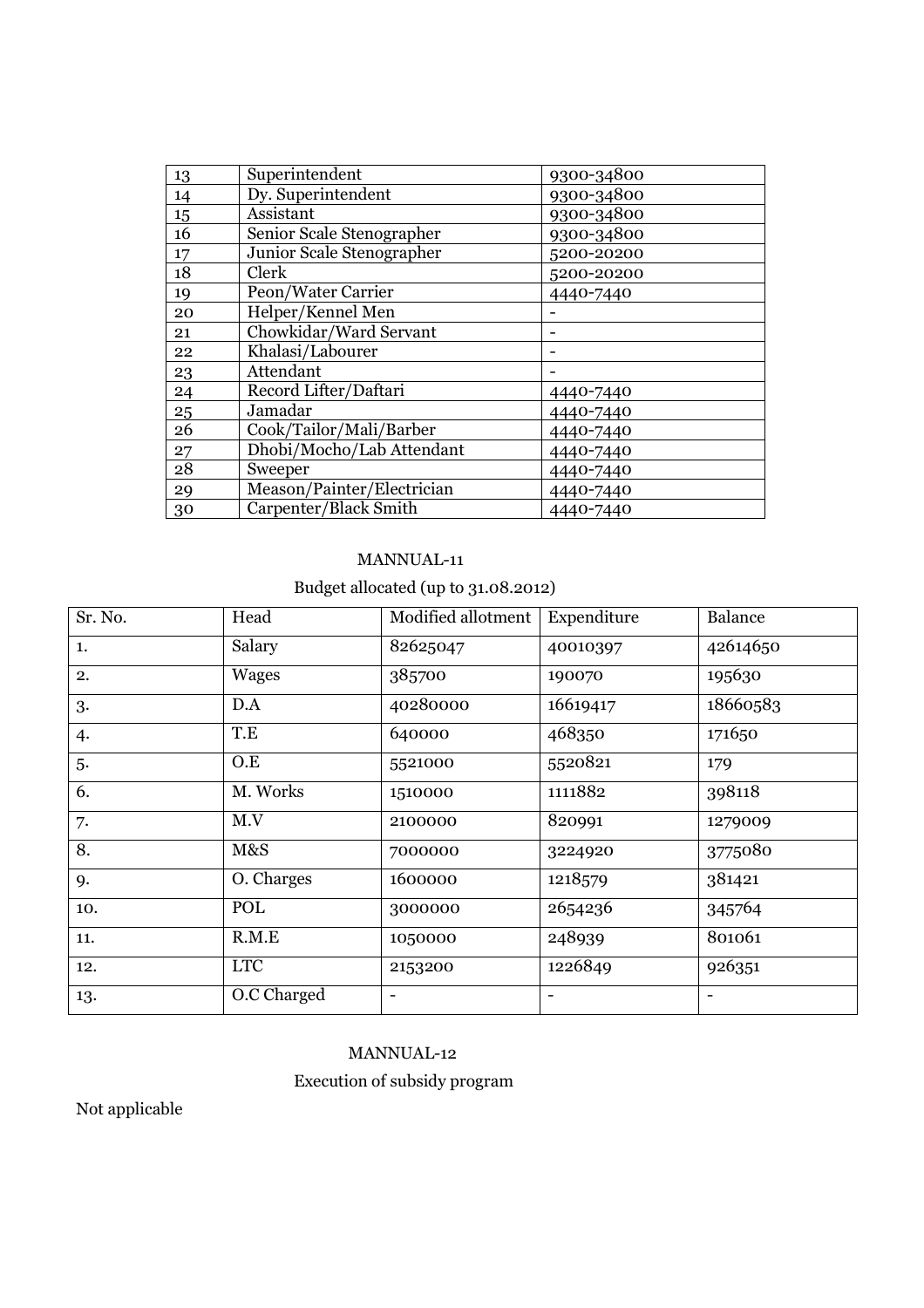### MANNUAL-13

Particulars of recipients of concessions, permits

Not applicable

## MANNUAL-14

### Information available in an electronic form

Not applicable

MANNUAL-15 Facilities available for obtaining information

Not applicable

### MANNUAL-16

Particulars of PIOs

Not applicable

### MANNUAL-17

 Any information as may be prescribed for dissemination and shall be collated, tabulated, complied, collected and provided in the form of manual from time to time.

> for Director Haryana Police Academy Madhuban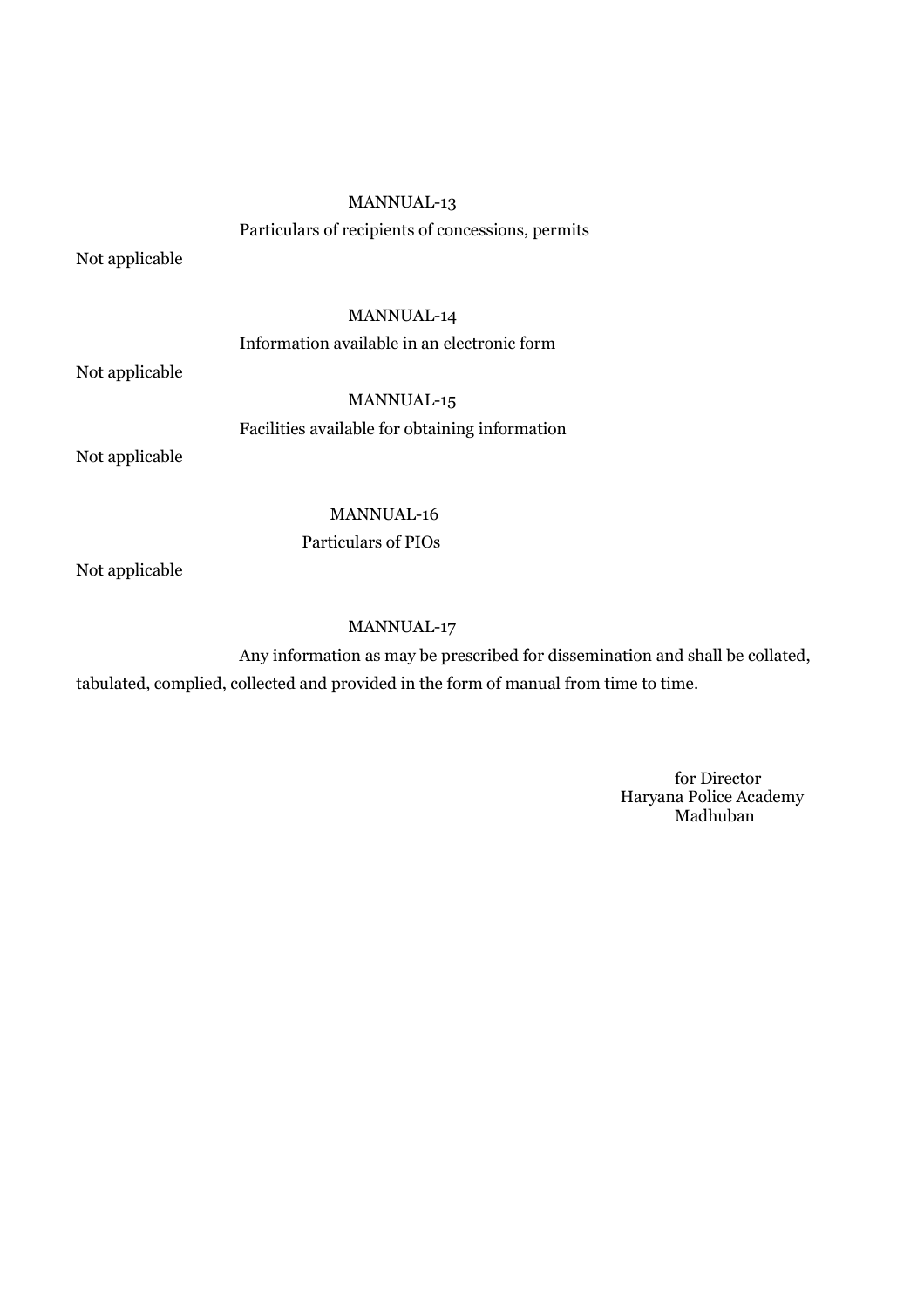| Sr.<br>No.              | <b>Name of the Course</b>                                                                                  | <b>Participant</b><br>Level | <b>Duration</b> |            | <b>Date</b> | <b>Seats</b>                                   |
|-------------------------|------------------------------------------------------------------------------------------------------------|-----------------------------|-----------------|------------|-------------|------------------------------------------------|
|                         |                                                                                                            |                             |                 | From       | To          |                                                |
|                         |                                                                                                            | January 2012                |                 |            |             |                                                |
| $\mathbf{1}$            | Cyber Crime Investigation (level<br>$-1)$                                                                  | NGOs/ORs                    | 5 Days          | 2.1.2012   | 6.1.2012    | 23                                             |
| $\overline{2}$          | <b>Bomb Disposal Course</b>                                                                                | <b>ORs</b>                  | 1 Month         | 2.1.2012   | 31.1.2012   | 50                                             |
| 3                       | Light & Heavy vehicle driving<br>Refresher Course                                                          | NGOs/ORs                    | 1 Month         | 2.1.2012   | 31.1.2012   | 50                                             |
| 4                       | Juvenile Justice (Care &<br>Protection of children) Act 2006                                               | NGOs/ORs                    | 1 Day           | 6.1.2012   |             | 50                                             |
| 5                       | Induction Trainng for Newly<br>promoted DSsP/Inspire.                                                      | GOs / Inspr                 | 2 Week          | 9.1.2012   | 24.1.2012   | 15                                             |
| 6                       | Interrogation Techniques with<br>the assistanc of BPR & D, New<br>Delhi                                    | <b>NGOs</b>                 | 6 Days          | 9.1.2012   | 14.1.2012   | To be<br>nominated by<br>BPR & D, New<br>Delhi |
| $\overline{7}$          | Prob/Sub Inspector Basic<br>Course                                                                         | <b>NGOs</b>                 | 1 year          | 15.1.2012  | 14.1.2013   | Seats will be<br>allotted by PHQ               |
| 8                       | <b>Lower School Course</b>                                                                                 | <b>ORs</b>                  | 6 Months        | 16.1.2012  | 15.7.2012   | 1220                                           |
| 9                       | Prob/IPS attachment training                                                                               | Prob/ASP                    | 2 weeks         | 16.1.2012  | 5.2.2012    | 3                                              |
| 10                      | Cyber Crime Investigation (level<br>$-1)$                                                                  | NGOs/ORs                    | 5 Days          | 16.1.2012  | 20.1.2012   | 23                                             |
| 11                      | <b>Gender Sensitization &amp; Crime</b><br>Against Women/ Domestic<br>Violence                             | NGOs/ORs                    | 1 Day           | 17.1.2012  |             | 50                                             |
| 12                      | State Level Work shop on TOTs<br>on Anti Human Trafficking With<br>the assistance of BPR & D, New<br>Delhi | Inspector                   | 3 Days          | 18.1.2012  | 20.1.2012   | 50                                             |
| 13                      | Crime against weaker sections<br>(Scheduled Castes)                                                        | <b>ORs</b>                  | 1 Day           | 23.1.2012  |             | 50                                             |
| 14                      | Advanced Technology in<br>Forensic Science/Scene of<br>Crime with the assistance of<br>BPR & D, New Delhi  | <b>NGOs</b>                 | 12 Days         | 27.1.2012  | 7.2.2012    | 25                                             |
| 15                      | Workshop on HIV/ AIDS<br>Awareness with the assistance<br>of DG/Public Health                              | NGOs/ORs                    | 1 Day           | 24.1.2012  |             | 500 trainees                                   |
| 16                      | Workshop on D/E (under PPR,<br><b>HCSR &amp; Conduct Rules)</b>                                            | GOs / Inspr                 | 1 Day           | 30.1.2012  |             | To be<br>nominated by<br><b>PHQ</b>            |
|                         |                                                                                                            | February 2012               |                 |            |             |                                                |
| $\mathbf{1}$            | Intermediate School Course                                                                                 | NGOs/ORs                    | 4 Months        | 16.02.2012 | 15.06.2012  | Seats to allotted<br>by PHQ                    |
| $\overline{2}$          | Commando Basic Course                                                                                      | <b>ORs</b>                  | 3 Months        | 1.2.2012   | 30.4.2012   | 50                                             |
| $\overline{3}$          | Light & Heavy Driving Training                                                                             | NGOs/ORs                    | 6 weeks         | 1.2.2012   | 15.3.2012   | 50                                             |
| $\overline{\mathbf{4}}$ | <b>Tear Smoke Course</b>                                                                                   | <b>ORs</b>                  | 2 Weeks         | 1.02.2012  | 15.02.2012  | 50                                             |
| 5                       | Crowd Management                                                                                           | GOs / Inspr                 | 1 Day           | 2.02.2012  |             | To be<br>nominated by<br><b>PHQ</b>            |
| 6                       | <b>Court Craft</b>                                                                                         | <b>ORs</b>                  | 1 Day           | 3.02.2012  |             | 50                                             |
| $\overline{7}$          | CDR and Tower Dump Analysis"                                                                               | NGOs/ORs of                 | 1 day           | 4.2.2012   |             | 23                                             |

### **COURSE CALENDAR FOR THE YEAR 2012**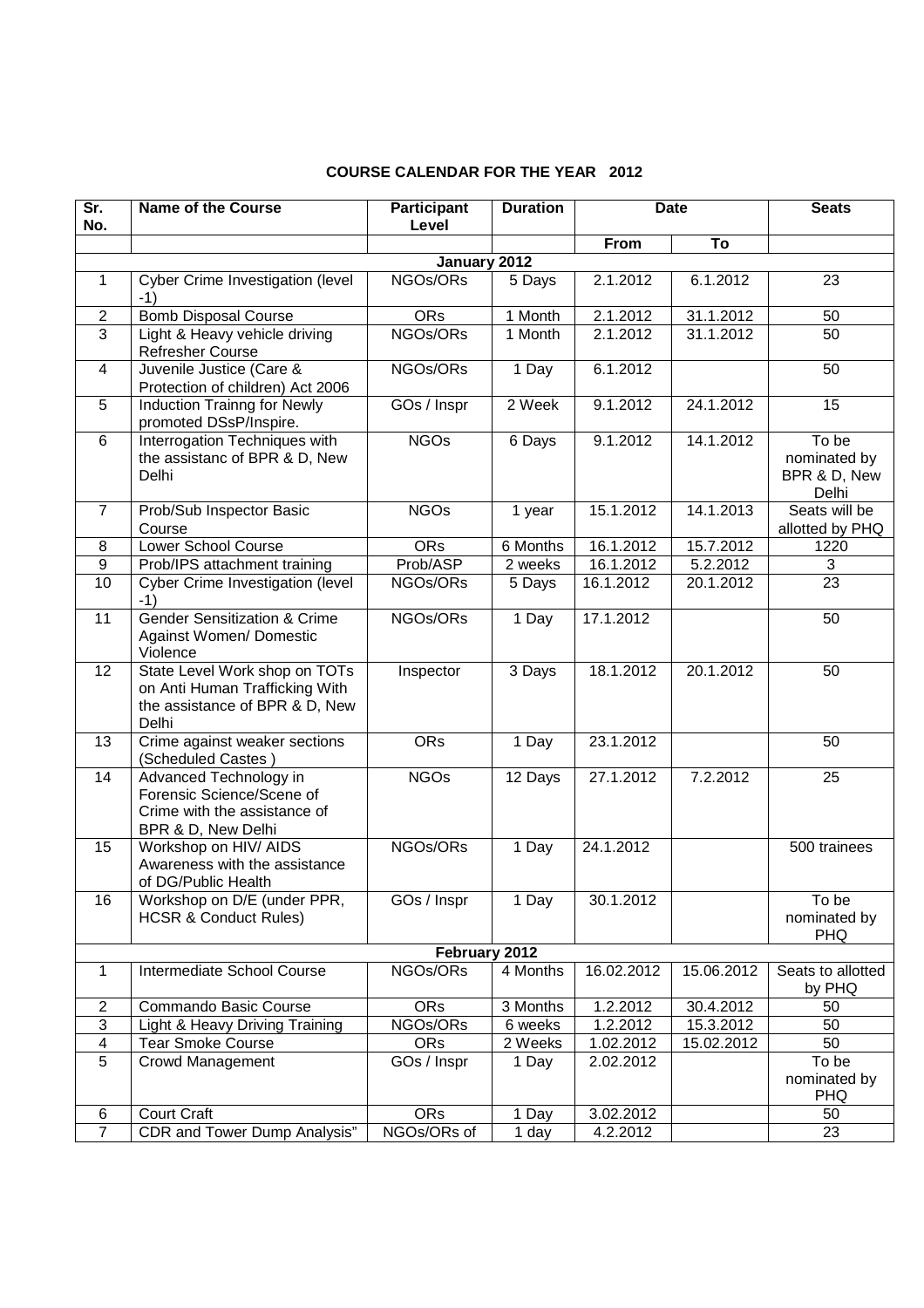|                         | for Cyber Cell staff                                                                                  | CP/FBD            |          |            |           |                                                |
|-------------------------|-------------------------------------------------------------------------------------------------------|-------------------|----------|------------|-----------|------------------------------------------------|
| 8                       | Role and Scope of Distt<br>Security Branch                                                            | Inspector         | 1 Day    | 6.02.2012  |           | 25                                             |
| 9                       | Workshop on HIV/ AIDS<br>Awareness with the assistance<br>of Project Director, Hr., PKL               | NGOs/ORs          | 1 Day    | 7.02.2012  |           | 500 trainees                                   |
| 10                      | <b>Investigation Scrutiny</b>                                                                         | NGOs/ORs          | 5 Days   | 13.02.2012 | 18.2.2012 | Trainees of<br>Lower School<br>Cosure          |
| 11                      | Three days Advanced Course in<br>Mobile and Computer Forensic                                         | NGOs/ORs          | 3 Days   | 13.2.2012  | 15.2.2012 | 23                                             |
| $\overline{12}$         | Investigation of Cyber Crime<br>cases under plan scheme with<br>the assistance of BPR&D, New<br>Delhi | <b>NGOs</b>       | 5 Days   | 21.2.2012  | 25.2.2012 | 23                                             |
| 13                      | <b>Cyber Crime Investigation</b><br>$(Level - 1)$                                                     | NGOs/ORs          | 5 Days   | 21.2.2012  | 25.2.2012 | 23                                             |
| 14                      | Importance implementation and<br>Documentation of ISO for HPA<br>Staff                                | NGOs/ORs          | 1 Day    | 27.2.2012  |           | <b>HPA Staff</b>                               |
| 15                      | Soft Skill for Traffic Staff                                                                          | NGOs/ORs          | 3 days   | 27.2.2012  | 29.2.2012 | 25                                             |
| 16                      | Workshop on HIV/ AIDS<br>Awareness with the assistance<br>of Project Director, Hr., PKL               | NGOs/ORs          | 1 Day    | 28.02.2011 |           | 500 trainees                                   |
|                         |                                                                                                       | <b>March 2012</b> |          |            |           |                                                |
| $\mathbf{1}$            | AWT, VIP Security (Gunman<br>Course) for HCs & CTs                                                    | <b>ORs</b>        | 1 Month  | 1.3.2012   | 31.3.2012 | 50                                             |
| $\overline{2}$          | PT Course                                                                                             | <b>ORs</b>        | 3 Months | 1.3.2012   | 31.5.2012 | 50                                             |
| $\overline{3}$          | <b>Drill Referesher Course</b>                                                                        | <b>ORs</b>        | 1 Months | 1.3.2012   | 31.3.2012 | 50                                             |
| $\overline{\mathbf{4}}$ | Human Rights & Police                                                                                 | GOs / Inspr       | 1 Day    | 2.3.2012   |           | 25                                             |
| 5                       | Three days Advanced Course in<br>Mobile and Computer Forensic                                         | NGOs/ORs          | 3 Day    | 5.3.2012   | 7.3.2012  | 23                                             |
| 6                       | Information technology Act &<br><b>Collection of Technical</b><br>Intelligence                        | <b>NGOs</b>       | 1 Day    | 6.3.2012   |           | 50                                             |
| $\overline{7}$          | Weapon & Tactics Course with<br>the assistance of BPR & D, New<br>Delhi under Plan Scheme             | <b>NGOs</b>       | 10 Days  | 9.3.2012   | 20.3.2012 | To be<br>nominated by<br>BPR & D, New<br>Delhi |
| 8                       | Role and Scope of Distt<br>Security Branch                                                            | NGOs/ORs          | 1 Day    | 9.3.2012   |           | 50                                             |
| 9                       | <b>Cyber Crime Investigation (level)</b><br>$-1)$                                                     | NGOs/ORs          | 5 Days   | 12.3.2012  | 16.3.2012 | 23                                             |
| 10                      | <b>Investigation Scrutiny</b>                                                                         | NGOs/ORs          | 5 Days   | 12.3.2012  | 16.3.2012 | Trainees of<br>Intermediate<br>School Cosure   |
| 11                      | Management of Police Station<br>Records & Case Property                                               | NGOs/ORs          | 1 Day    | 16.3.2012  |           | 50                                             |
| 12                      | Cyber Crime Investigation (level<br>$-1)$                                                             | NGOs/ORs          | 5 Days   | 26.3.2012  | 30.3.2012 | 23                                             |
| 13                      | Soft Skill for Traffic Staff                                                                          | NGOs/ORs          | 3 days   | 28.3.2012  | 30.3.2012 | 25                                             |
| 14                      | A Course on Cyber crime<br>training for Newly promoted 57<br>Inspectors                               | Inspector         | 3days    | 5.3.2012   | 7.3.2012  | as per request<br>of I/C Cyber<br>Lab          |
| 15                      | A Course on Cyber crime                                                                               | Inspector         | 3days    | 19.3.2012  | 21.3.2012 | ye course                                      |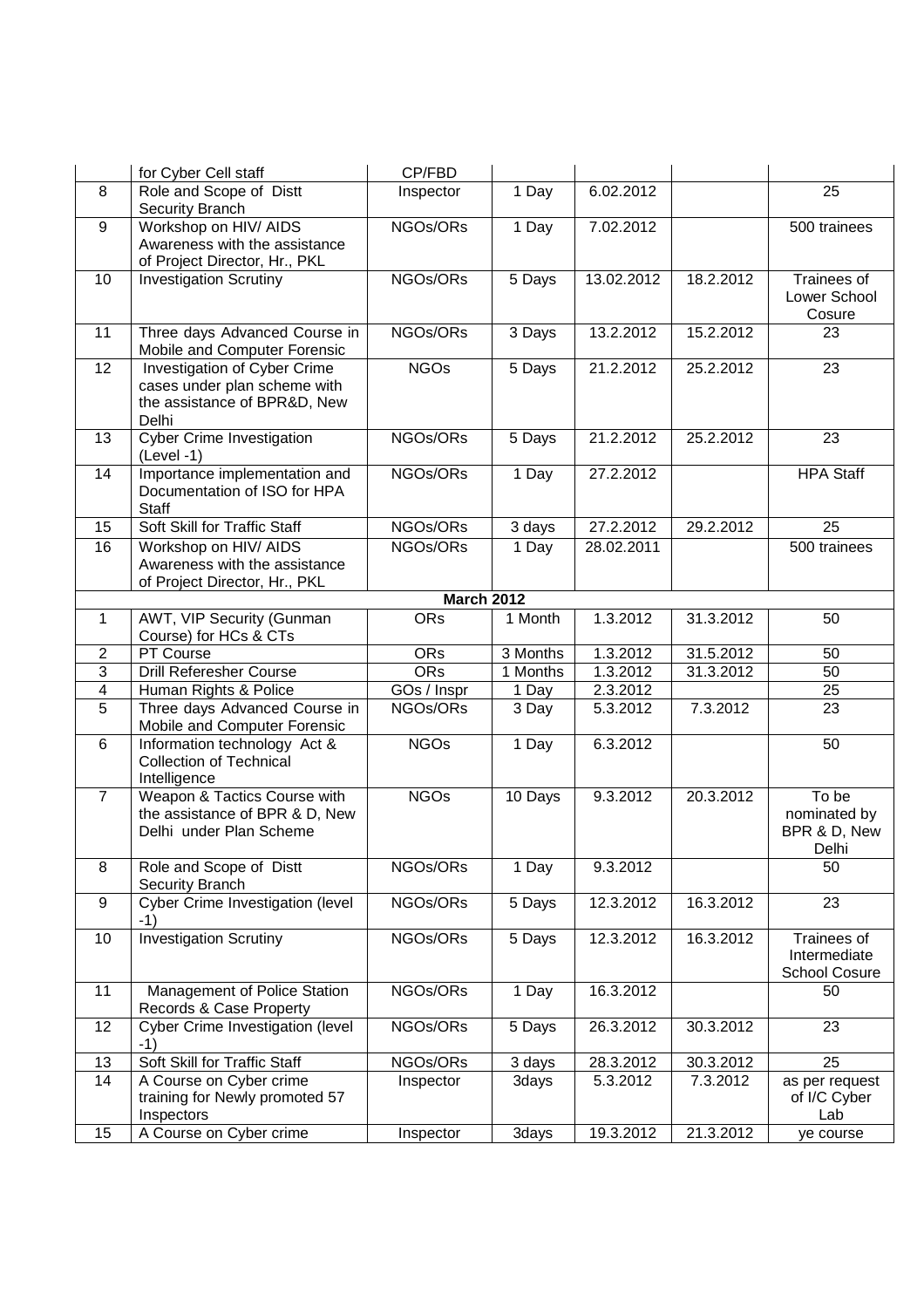|                     |                                                           | <b>April 2012</b>      |                    |           |           |                     |
|---------------------|-----------------------------------------------------------|------------------------|--------------------|-----------|-----------|---------------------|
| 1                   | <b>Career Development</b>                                 | <b>NGOs</b>            | 3 Month            | 1.4.2012  | 30.6.2012 | Seats to be         |
|                     | Programme                                                 |                        |                    |           |           | allotted by PHQ     |
| $\overline{2}$      | (Upper School Course)<br><b>Bomb Disposal Course</b>      | <b>ORs</b>             | 1 Month            | 1.4.2012  | 31.4.2012 | 50                  |
| 3                   | <b>Speacal Tactics Course</b>                             | <b>ORs</b>             | 1 Month            | 1.4.2012  | 30.4.2012 | 50                  |
| 4                   | Light & Heavy Driving Training                            | NGOs/ORs               | 6 weeks            | 1.4.2012  | 15.5.2012 | 50                  |
| 5                   | Three days Advanced Course in                             | NGOs/ORs               | 3 Day              | 2.4.2012  | 4.4.2012  | 23                  |
|                     | Mobile and Computer Forensic                              |                        |                    |           |           |                     |
| 6                   | Interrogation Techniques                                  | Inspector              | 1 Day              | 2.4.2012  |           | 25                  |
| $\overline{7}$      | Caste & Communal                                          | <b>NGOs</b>            | 1 Day              | 3.4.2012  |           | 50                  |
|                     | sensitisation: Legal & Social                             |                        |                    |           |           |                     |
|                     | aspects                                                   |                        |                    |           |           |                     |
| 8                   | <b>Crowd Management</b>                                   | NGOs/ORs               | 1 Day              | 4.4.2012  |           | 50                  |
| $\boldsymbol{9}$    | Office Record Management &                                | Accounts               | 3 Days             | 9.4.2012  | 11.4.2012 | 25                  |
|                     | Note sheet writing (Accounts)                             | Personnel              |                    |           |           |                     |
| 10                  | Fleet Management (M.T.)                                   | (NGOs/ORs)<br>NGOs/ORs | 1 Day              | 12.4.2012 |           | 50                  |
| 11                  | Bribery & Trap Cases                                      | GOs / Inspr            | 1 Day              | 15.3.2012 |           | 25                  |
| $\overline{12}$     | Investigation of Murder/                                  | <b>NGOs</b>            | 6 Days             | 16.4.2012 | 21.4.2012 | To be               |
|                     | Homicide Cases with the                                   |                        |                    |           |           | nominated by        |
|                     | assistance of BPR & D, New                                |                        |                    |           |           | BPR & D, New        |
|                     | Delhi under Plan Scheme                                   |                        |                    |           |           | Delhi               |
| 13                  | Cyber Crime Investigation (level                          | NGOs/ORs               | 5 Days             | 16.4.2012 | 20.4.2012 | 23                  |
|                     | $-1)$                                                     |                        |                    |           |           |                     |
| 14                  | Cyber Crime Investigation (level                          | NGOs/ORs               | 5 Days             | 24.4.2012 | 28.4.2012 | 23                  |
|                     | $-1)$                                                     | <b>May 2012</b>        |                    |           |           |                     |
| $\mathbf{1}$        | Prob/DSP Basic Course                                     | Prob/DSP               | 1 year             | 1.5.2012  | 31.4.2013 | To be               |
|                     |                                                           |                        |                    |           |           | nominated by        |
|                     |                                                           |                        |                    |           |           | <b>PHQ</b>          |
| $\overline{2}$      | <b>Recruit Basic Course</b>                               | <b>ORs</b>             | 9 Months           | 1.5.2012  | 31.1.2013 | As per              |
|                     |                                                           |                        |                    |           |           | requirement         |
| 3                   | Diving and Swimming Course                                | <b>ORs</b>             | 1 Months           | 1.5.2012  | 31.5.2012 | 50                  |
| $\overline{4}$      | <b>Drill Basic Course</b>                                 | <b>ORs</b>             | 4 Months           | 1.5.2012  | 31.8.2012 | 50                  |
| $\overline{5}$      | Stress Management, Emotional                              | <b>NGOs</b>            | 1 Day              | 1.5.2012  |           | $\overline{50}$     |
|                     | Intelligence & Motivation                                 |                        |                    |           |           |                     |
| 6<br>$\overline{7}$ | Human Rights & Police                                     | <b>NGOs</b>            | 1 Day              | 2.5.2012  |           | 50                  |
|                     | Stress Management, Emotional<br>Intelligence & Motivation | Inspector              | $\overline{1}$ Day | 3.5.2012  |           | 25                  |
| 8                   | Juvenile Justice (Care &                                  | NGOs/ORs               | 1 Day              | 4.5.2012  |           | 50                  |
|                     | Protection of children) Act 2006                          |                        |                    |           |           |                     |
| 9                   | Cyber Crime Investigation (level<br>-1)                   | NGOs/ORs               | 5 Days             | 7.5.2012  | 11.5.2012 | 23                  |
| 10                  | <b>Investigation Scrutiny</b>                             | <b>NGOs</b>            | 5 Days             | 7.5.2012  | 12.5.2012 | Trainees of         |
|                     |                                                           |                        |                    |           |           | <b>Upper School</b> |
|                     |                                                           |                        |                    |           |           | Course (CDP)        |
| 11                  | Importance implementation and                             | NGOs/ORs               | 1 Day              | 7.5.2012  |           | <b>HPA Staff</b>    |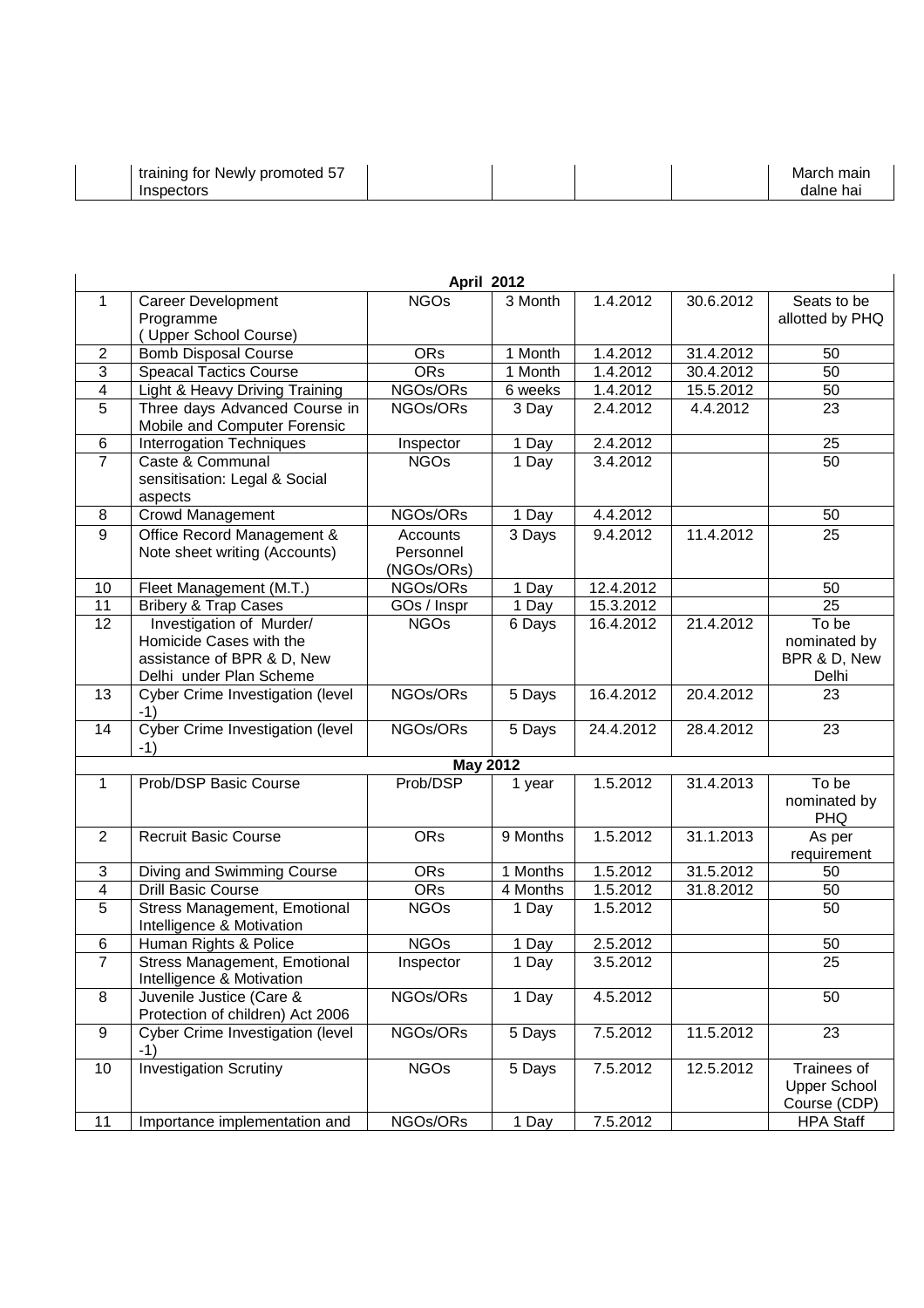|                | Documentation of ISO for HPA<br>Staff                                                                          |                                     |          |           |            |                                                |
|----------------|----------------------------------------------------------------------------------------------------------------|-------------------------------------|----------|-----------|------------|------------------------------------------------|
| 12             | <b>Cyber Crime Investigation (level</b><br>-1)                                                                 | NGOs/ORs                            | 5 Days   | 14.5.2012 | 18.5.2012  | 23                                             |
| 13             | <b>Investigation of Economic</b><br>Crimes with the assistance of<br>BPR & D, New Delhi under Plan<br>Scheme   | <b>NGOs</b>                         | 6 Days   | 14.5.2012 | 19.5.2012  | To be<br>nominated by<br>BPR & D, New<br>Delhi |
| 14             | Three days Advanced Course in<br>Mobile and Computer Forensic                                                  | NGOs/ORs                            | 3 Day    | 21.5.2012 | 23.5.2012  | 23                                             |
| 15             | Prevention of Money Laundering<br>Act                                                                          | SI to SP                            | 1 Day    | 22.5.2012 |            | 30                                             |
| 16             | Office Record Management &<br>Note sheet writing (Accounts)                                                    | Accounts<br>Personnel<br>(NGOs/ORs) | 3 Days   | 28.5.2012 | 30.5.2012  | 25                                             |
|                |                                                                                                                | <b>June 2012</b>                    |          |           |            |                                                |
| $\mathbf 1$    | <b>VIP Security</b>                                                                                            | NGOs/ORs                            | 1 Day    | 1.6.2012  |            | 50                                             |
| $\overline{2}$ | <b>Speacal Tactics Course</b>                                                                                  | ORs                                 | 1 Month  | 1.6.2012  | 30.6.2012  | $\overline{50}$                                |
| 3              | Light & Heavy Driving Training                                                                                 | NGOs/ORs                            | 6 weeks  | 1.6.2012  | 14.7.2012  | 50                                             |
| $\overline{4}$ | Three days Advanced Course in<br>Mobile and Computer Forensic                                                  | NGOs/ORs                            | 3 Day    | 5.6.2012  | 7.6.2012   | $\overline{23}$                                |
| 5              | Juvenile Justice (Care &<br>Protection of children) Act 2006                                                   | NGOs/ORs                            | 1 Day    | 5.6.2012  |            | 50                                             |
| 6              | Community Policing & Police -<br>Public Interface                                                              | <b>NGOs</b>                         | 1 Day    | 6.6.2012  |            | 50                                             |
| 7              | Terrorism and Left wing<br>Extremism                                                                           | <b>NGOs</b>                         | 1 Day    | 7.6.2012  |            | 50                                             |
| 8              | Crime against weaker sections<br>(Scheduled Castes)                                                            | <b>ORs</b>                          | 1 Day    | 8.6.2012  |            | 50                                             |
| 9              | Means of Vehicle Theft & Police<br><b>Tactacs</b>                                                              | <b>NGOs</b>                         | 1 Day    | 9.6.2012  |            | 50                                             |
| 10             | Cyber Crime Investigation (level<br>$-1)$                                                                      | NGOs/ORs                            | 5 Days   | 11.6.2012 | 15.6.2012  | 23                                             |
| 11             | <b>Investigation of Cyber Crime</b><br>Cases with the assistance of<br>BPR & D, New Delhi under Plan<br>Scheme | <b>NGOs</b>                         | 6 Days   | 18.6.2012 | 23.6.2012  | To be<br>nominated by<br>BPR & D, New<br>Delhi |
| 12             | Crime against weaker sections<br>(Scheduled Castes)                                                            | GOs / Inspr                         | 1 Day    | 18.6.2012 |            | 25                                             |
| 13             | Caste & Communal<br>sensitisation: Legal & Social<br>aspects                                                   | GOs / Inspr                         | 1 Day    | 19.6.2012 |            | 25                                             |
| 14             | Cyber Crime Investigation (level<br>$-1)$                                                                      | NGOs/ORs                            | 5 Days   | 25.6.2012 | 29.6.2012  | 23                                             |
| 15             | Human Rights & Police                                                                                          | <b>ORs</b>                          | 1 Day    | 26.6.2012 |            | 50                                             |
|                |                                                                                                                |                                     |          |           |            |                                                |
|                |                                                                                                                | <b>July 2012</b>                    |          |           |            |                                                |
| $\mathbf{1}$   | Intermediate School Course                                                                                     | NGOs/ORs                            | 4 Months | 2.7.2012  | 31.10.2012 | Seats to be<br>allotted by PHQ                 |
| $\overline{2}$ | Diving and Swimming Course                                                                                     | <b>ORs</b>                          | 1 Months | 2.7.2012  | 31.7.2012  | 50                                             |
| 3              | Court Craft                                                                                                    | <b>ORs</b>                          | 1 Day    | 2.7.2012  |            | 50                                             |
| $\overline{4}$ | Workshop on "Policing:                                                                                         | GOs / Inspr                         | 1 Day    | 3.07.2012 |            | To be                                          |
|                | Reaching Out to the Minorities"                                                                                |                                     |          |           |            | nominated by                                   |
|                | (with the assistance of BPR & D,<br>New Delhi                                                                  |                                     |          |           |            | <b>PHQ</b>                                     |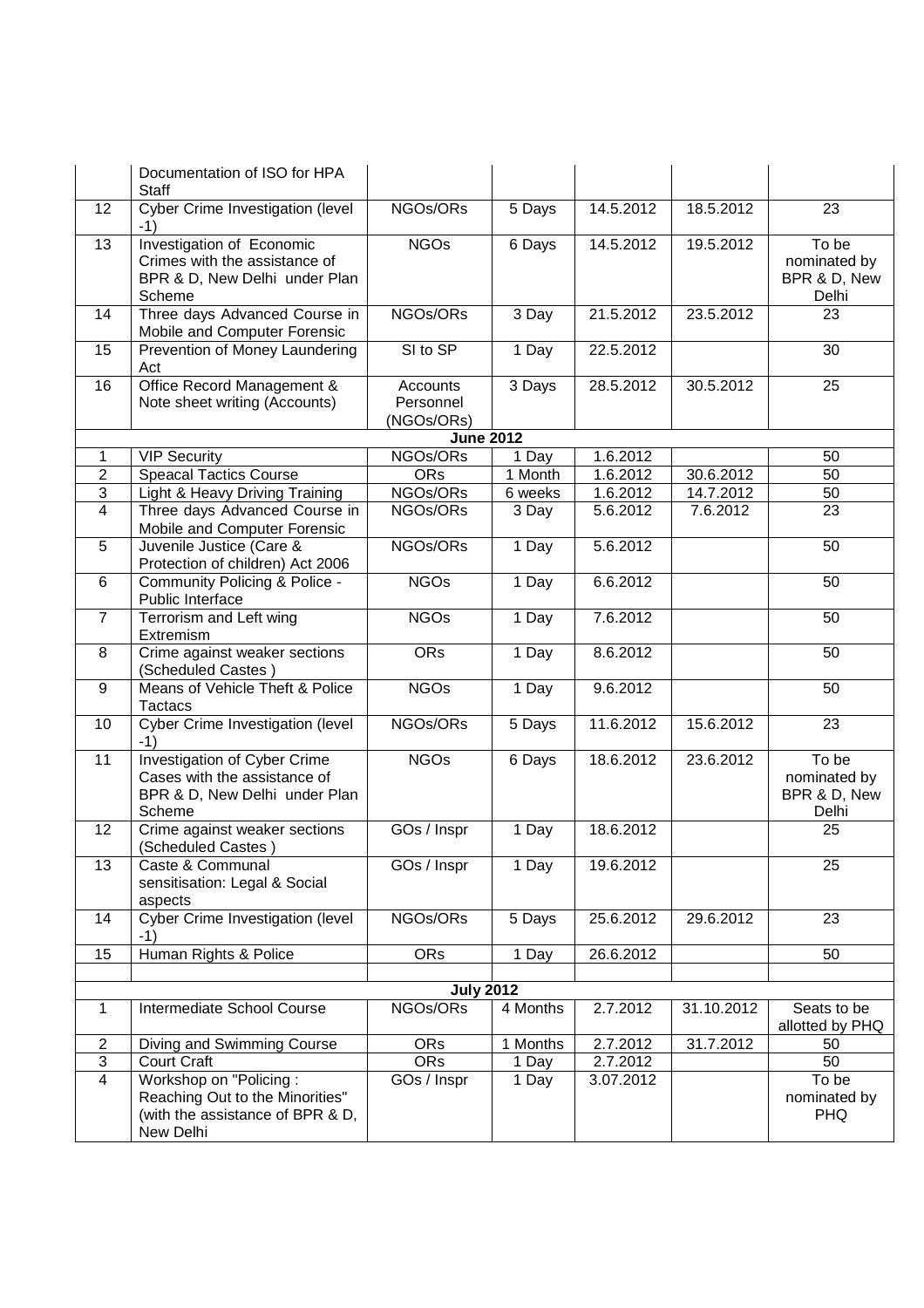| 5               | Management of Police Station<br>Records & Case Property                                                      | Inspector                                     | 1 Day    | 4.7.2012  |           | 25                                             |
|-----------------|--------------------------------------------------------------------------------------------------------------|-----------------------------------------------|----------|-----------|-----------|------------------------------------------------|
| 6               | <b>Environment Protection &amp; Role</b><br>of Police                                                        | <b>NGOs</b>                                   | 1 Day    | 6.7.2012  |           | 50                                             |
| $\overline{7}$  | <b>Cyber Crime Investigation (level)</b><br>$-1)$                                                            | NGOs/ORs                                      | 5 Days   | 9.7.2012  | 13.7.2012 | $\overline{23}$                                |
| 8               | Advanced technology in<br>Forensic Science with the<br>assistance of BPR & D, New<br>Delhi under Plan Scheme | <b>NGOs</b>                                   | 12 Days  | 16.7.2012 | 26.7.2012 | To be<br>nominated by<br>BPR & D, New<br>Delhi |
| 9               | Three days Advanced Course in<br>Mobile and Computer Forensic                                                | NGOs/ORs                                      | 3 Day    | 16.7.2012 | 18.7.2012 | 23                                             |
| 10              | Soft Skill for Traffic Staff                                                                                 | NGOs/ORs                                      | 3 days   | 18.7.2012 | 20.7.2012 | 25                                             |
| $\overline{11}$ | <b>Investigation Scrutiny</b>                                                                                | NGOs/ORs                                      | 5 Days   | 23.8.2012 | 27.8.2012 | Trainees of<br>Intermediate<br>School Course   |
| 12              | Cyber Crime Investigation (level<br>$-1)$                                                                    | NGOs/ORs                                      | 5 Days   | 23.7.2012 | 27.7.2012 | 23                                             |
| 13              | Infrastructure Maintenance                                                                                   | NGOs/ORs                                      | $1$ Day  | 24.7.2012 |           | 50                                             |
| 14              | Crime against weaker sections<br>(Scheduled Castes)                                                          | <b>ORs</b>                                    | 1 Day    | 26.7.2012 |           | 50                                             |
| 15              | <b>Gender Sensitization &amp; Crime</b><br>Against Women/ Domestic<br>Violence                               | <b>NGOs</b>                                   | 1 Day    | 30.7.2012 |           | 50                                             |
|                 |                                                                                                              | August 2012                                   |          |           |           |                                                |
| $\mathbf{1}$    | Lower School Course                                                                                          | <b>ORs</b>                                    | 6 Months | 1.8.2012  | 31.1.2012 | Seats to be<br>allotted by PHQ                 |
| $\overline{c}$  | <b>Special Tactices Course</b>                                                                               | <b>ORs</b>                                    | 1 Month  | 1.8.2012  | 31.8.2012 | 50                                             |
| 3               | Commando Referesher Course                                                                                   | <b>ORs</b>                                    | 1 Month  | 1.8.2012  | 31.8.2012 | 50                                             |
| $\overline{4}$  | Workshop on "Policing:<br>Reaching Out to the Minorities"<br>(with the assistance of BPR & D,<br>New Delhi   | NGOs/ORs                                      | 1 Day    | 1.8.2012  |           | 50                                             |
| 5               | Light & Heavy Driving Training                                                                               | NGOs/ORs                                      | 6 weeks  | 1.8.2012  | 15.9.2012 | 50                                             |
| $\,6$           | The Role of SHO                                                                                              | Inspector                                     | 1 Day    | 3.8.2012  |           | 25                                             |
| $\overline{7}$  | Three days Advanced Course in<br>Mobile and Computer Forensic                                                | NGOs/ORs                                      | 3 Day    | 7.8.2012  | 9.8.2012  | $\overline{23}$                                |
| 8               | Crime against weaker sections<br>(Scheduled Castes)                                                          | <b>NGOs</b>                                   | 1 Day    | 9.8.2012  |           | 50                                             |
| 9               | Cyber Crime Investigation (level<br>$-1)$                                                                    | NGOs/ORs                                      | 5 Days   | 13.8.2012 | 18.8.2012 | 23                                             |
| 10              | Human Rights & Police                                                                                        | <b>ORs</b>                                    | 1 Day    | 14.8.2012 |           | 50                                             |
| 11              | Office Record Management &<br>Note sheet writing<br>(Establishment)                                          | Ministerial and<br>Office hands<br>(NGOs/ORs) | 3 Days   | 16.8.2012 | 18.8.2012 | 25                                             |
| 12              | <b>Investigation Scrutiny</b>                                                                                | NGOs/ORs                                      | 5 Days   | 21.8.2012 | 25.8.2012 | Trainees of<br>Lower School<br>Course          |
| 13              | Cyber Crime Investigation (level<br>$-1)$                                                                    | NGOs/ORs                                      | 5 Days   | 27.8.2012 | 31.8.2012 | 23                                             |
| 14              | <b>Court Craft</b>                                                                                           | <b>NGOs</b>                                   | 1 Day    | 28.8.2012 |           | 50                                             |
| 15              | Anti Human Trafficking course<br>Investigators<br>with<br>the<br>for<br>assistance of BPR & D, New           | <b>NGOs</b>                                   | 6        | 1.8.2012  | 7.8.2012  | To be<br>nominated by<br>BPR & D, New          |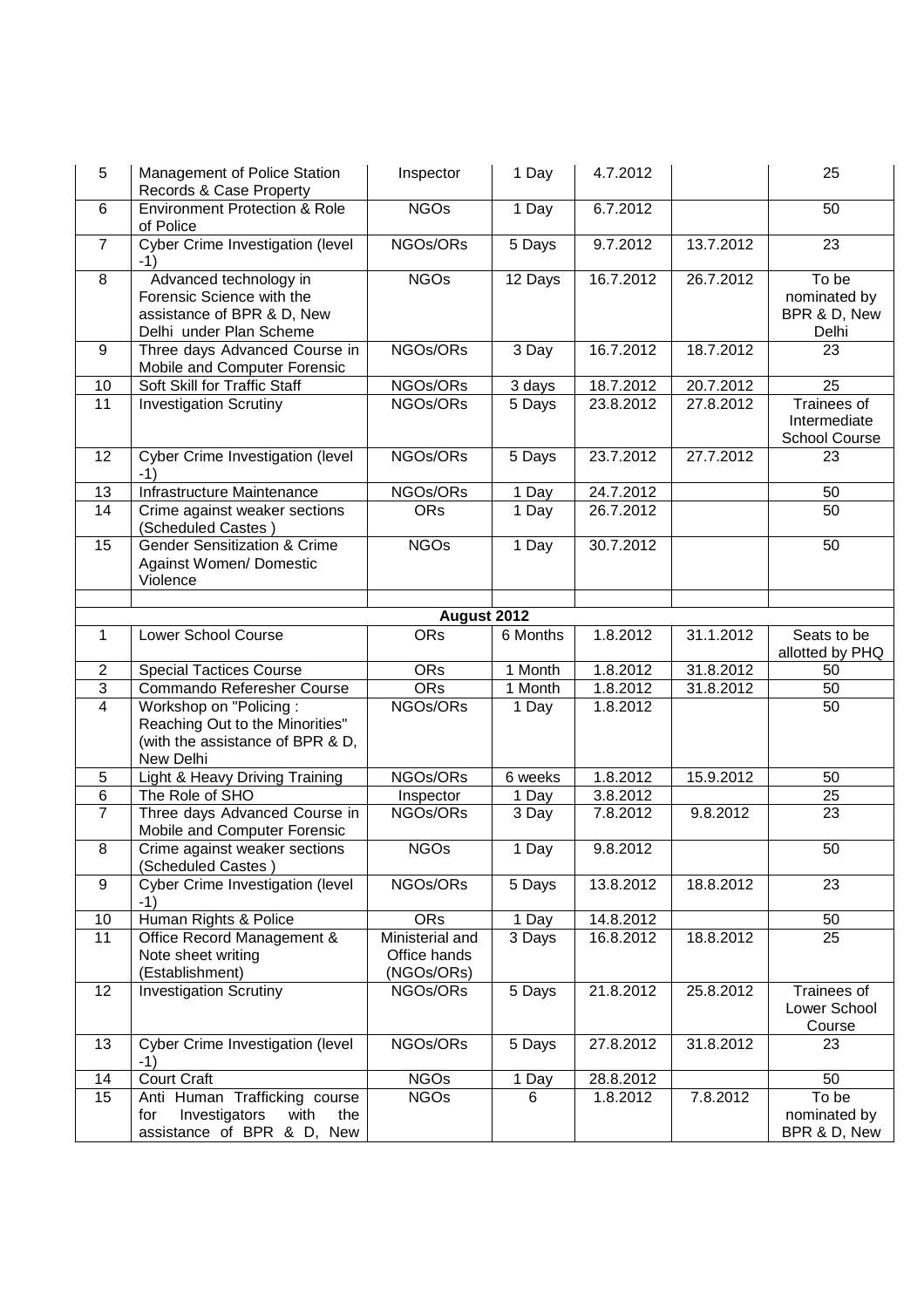|                         | Delhi under Plan Scheme                                                                                                                                                                          |                |          |           |            | Delhi                                          |  |  |  |
|-------------------------|--------------------------------------------------------------------------------------------------------------------------------------------------------------------------------------------------|----------------|----------|-----------|------------|------------------------------------------------|--|--|--|
|                         |                                                                                                                                                                                                  |                |          |           |            |                                                |  |  |  |
|                         | September 2012                                                                                                                                                                                   |                |          |           |            |                                                |  |  |  |
| $\mathbf{1}$            | Career Development<br>Programme<br>(Upper School Course)                                                                                                                                         | <b>NGOs</b>    | 3 Month  | 1.9.2012  | 30.11.2012 | Seats to be<br>allotted by PHQ                 |  |  |  |
| $\overline{2}$          | P. T Course                                                                                                                                                                                      | <b>ORs</b>     | 3 Month  | 1.9.2012  | 30.11.2012 | 50                                             |  |  |  |
| 3                       | Commando Basic Course                                                                                                                                                                            | ORs            | 3 Months | 1.9.2012  | 30.11.2012 | $\overline{50}$                                |  |  |  |
| 4                       | <b>Drill Referesher Course</b>                                                                                                                                                                   | <b>ORs</b>     | 1 Month  | 1.09.2012 | 30.9.2012  | 50                                             |  |  |  |
| 5                       | <b>Escort of Prisoners</b>                                                                                                                                                                       | NGOs/ORs       | 1 Day    | 3.9.2012  |            | 50                                             |  |  |  |
| 6                       | Human Rights & Police                                                                                                                                                                            | <b>NGOs</b>    | 1 Day    | 4.9.2012  |            | 50                                             |  |  |  |
| $\overline{7}$          | Juvenile Justice Act and Role of<br>Police                                                                                                                                                       | GOs / Inspr    | 1 Day    | 5.9.2012  |            | 25                                             |  |  |  |
| 8                       | <b>Induction Trainng for Newly</b><br>promoted DSsP/Inspire.                                                                                                                                     | GOs / Inspr    | 2 Week   | 10.9.2012 | 22.9.2012  | To be<br>nominated by<br><b>PHQ</b>            |  |  |  |
| 9                       | Cyber Crime Investigation (level<br>$-1)$                                                                                                                                                        | NGOs/ORs       | 5 Days   | 10.9.2012 | 14.9.2012  | 23                                             |  |  |  |
| 10                      | <b>VIP Security</b>                                                                                                                                                                              | NGOs/ORs       | 1 Day    | 10.9.2012 |            | 50                                             |  |  |  |
| $\overline{11}$         | Three days Advanced Course in<br>Mobile and Computer Forensic                                                                                                                                    | NGOs/ORs       | 3 Day    | 10.9.2012 | 12.9.2012  | $\overline{23}$                                |  |  |  |
| 12                      | Infrastructure Maintenance                                                                                                                                                                       | NGOs/ORs       | 1 Day    | 14.9.2012 |            | 50                                             |  |  |  |
| 13                      | Investigation of Economic<br>Crimes with the assistance of<br>BPR & D, New Delhi under Plan<br>Scheme                                                                                            | <b>NGOs</b>    | 6 Days   | 17.9.2012 | 22.9.2012  | To be<br>nominated by<br>BPR & D, New<br>Delhi |  |  |  |
| 14                      | Cyber Crime Investigation (level<br>$-1)$                                                                                                                                                        | NGOs/ORs       | 5 Days   | 24.9.2012 | 28.9.2012  | 23                                             |  |  |  |
| 15                      | <b>One Week Regional level</b><br><b>Workshop on Combating</b><br><b>Cyber Crime against Children</b><br>and missing Trafficked<br>Children with the assistant of<br><b>BPR&amp;D, New Delhi</b> | Dy. SsP to SsP | 5 Days   | 24.9.2012 | 28.9.2012  | 25                                             |  |  |  |
| 16                      | Juvenile Justice (Care &<br>Protection of children) Act 2006                                                                                                                                     | NGOs/ORs       | 1 Day    | 28.9.2012 |            | 50                                             |  |  |  |
|                         |                                                                                                                                                                                                  | October 2012   |          |           |            |                                                |  |  |  |
| 1                       | Prob. Inspector Basic Course                                                                                                                                                                     | Inspector      | 1 Year   | 1.10.2012 | 30.9.2013  | As per<br>requirement                          |  |  |  |
| $\overline{2}$          | Commando Basic Course                                                                                                                                                                            | <b>ORs</b>     | 3 Months | 1.10.2012 | 31.12.2012 | 50                                             |  |  |  |
| $\overline{3}$          | <b>Drill Basic Course</b>                                                                                                                                                                        | <b>ORs</b>     | 4 Months | 1.10.2012 | 31.1.2013  | 50                                             |  |  |  |
| $\overline{\mathbf{4}}$ | <b>AWT/VIP Security &amp; (Gunman)</b><br>Course for HCs & Cts                                                                                                                                   | <b>ORs</b>     | 1 Monnth | 1.10.2012 | 31.10.2012 | 50                                             |  |  |  |
| 5                       | Light & Heavy Driving Training                                                                                                                                                                   | NGOs/ORs       | 6 weeks  | 1.10.2012 | 16.11.2012 | 50                                             |  |  |  |
| 6                       | Three days Advanced Course in<br>Mobile and Computer Forensic                                                                                                                                    | NGOs/ORs       | 3 Day    | 3.10.2012 | 5.10.2012  | 23                                             |  |  |  |
| $\overline{7}$          | Cyber Crime Investigation (level<br>$-1)$                                                                                                                                                        | NGOs/ORs       | 5 Days   | 8.10.2012 | 12.10.2012 | 23                                             |  |  |  |
| 8                       | <b>Interrogation Techniques</b>                                                                                                                                                                  | <b>NGOs</b>    | 1 Day    | 1.10.2012 |            | 50                                             |  |  |  |
| $\overline{9}$          | <b>Crowd Management</b>                                                                                                                                                                          | NGOs/ORs       | 1 Day    | 4.10.2012 |            | 50                                             |  |  |  |
| 10                      | Role of NCRB, SCRB and CRO<br>in Management of Crime (with<br>the assistance of SCRB)                                                                                                            | NGOs/ORs       | 1 Day    | 5.10.2012 |            | 50                                             |  |  |  |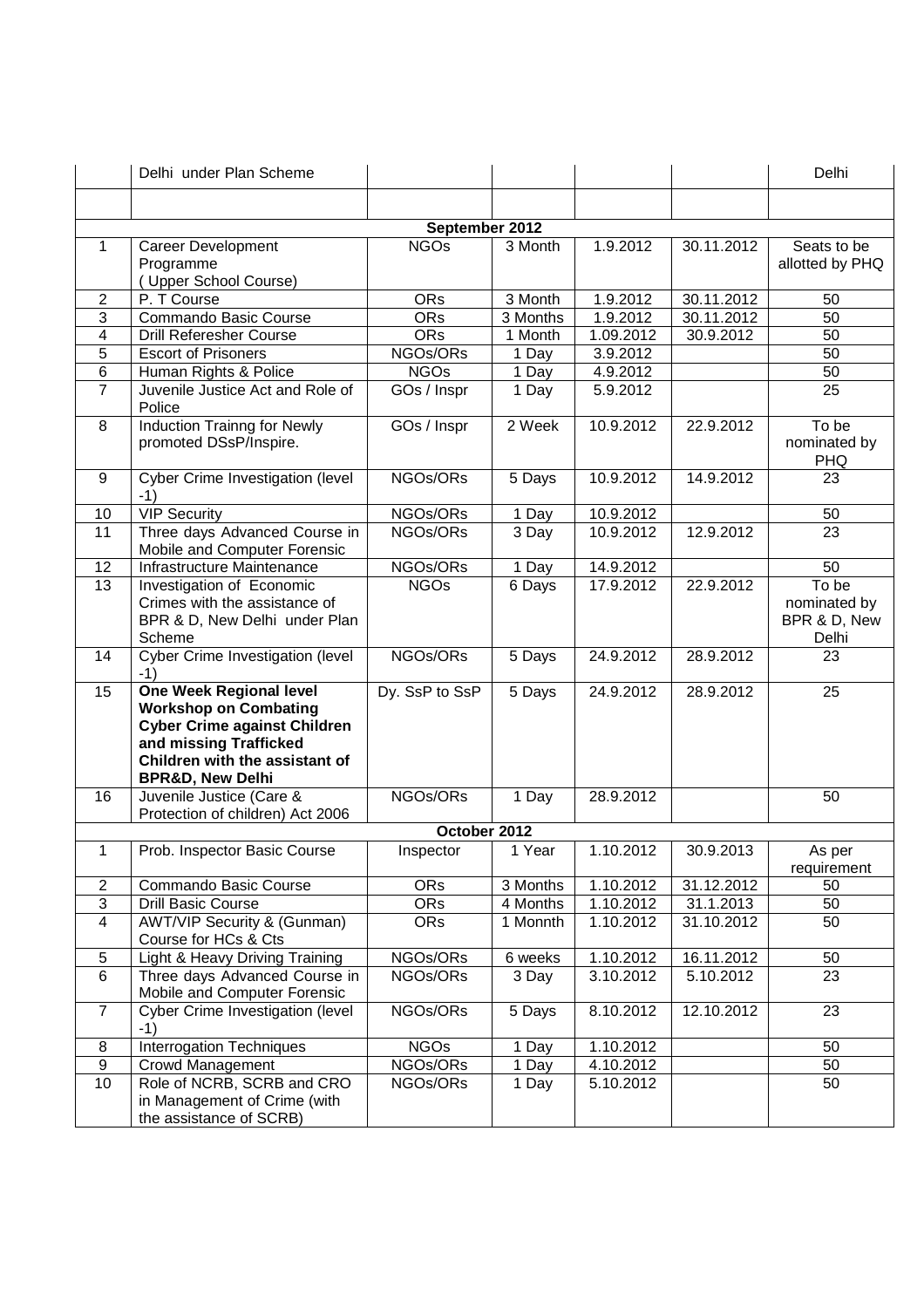| 11             | Bomb & Explosive with the<br>assistance of BPR & D, New<br>Delhi under Plan Scheme                                                                                                               | <b>NGOs</b>                                   | 5 Days  | 8.10.2012  | 12.10.2012 | To be<br>nominated by<br>BPR & D, New<br>Delhi |
|----------------|--------------------------------------------------------------------------------------------------------------------------------------------------------------------------------------------------|-----------------------------------------------|---------|------------|------------|------------------------------------------------|
| 12             | <b>Investigation Scrutiny</b>                                                                                                                                                                    | <b>NGOs</b>                                   | 5 Days  | 15.10.2012 | 20.10.2012 | Trainees of<br><b>Upper School</b><br>Course   |
| 13             | Management of Police Station<br>Records & Case Property                                                                                                                                          | NGOs/ORs                                      | 1 Day   | 1710.2012  |            | 50                                             |
| 14             | <b>Investigation Scrutiny</b>                                                                                                                                                                    | GOs / Inspr                                   | 5 Days  | 22.10.2012 | 27.10.2012 | To be<br>nominated by<br><b>PHQ</b>            |
| 15             | <b>One Week Regional level</b><br><b>Workshop on Combating</b><br><b>Cyber Crime against Children</b><br>and missing Trafficked<br>Children with the assistant of<br><b>BPR&amp;D, New Delhi</b> | Sub-Insprs. to<br>Insprs.                     | 5 Days  | 22.10.2012 | 26.10.2012 | 35                                             |
| 16             | Cyber Crime Investigation (level<br>$-1)$                                                                                                                                                        | NGOs/ORs                                      | 5 Days  | 22.10.2012 | 27.10.2012 | 23                                             |
|                |                                                                                                                                                                                                  | November 2012                                 |         |            |            |                                                |
| 1              | <b>Bomb Disposal Course</b>                                                                                                                                                                      | <b>ORs</b>                                    | 1 Month | 2.11.2012  | 30.11.2012 | 50                                             |
| $\overline{2}$ | Fleet Management (M.T.)                                                                                                                                                                          | NGOs/ORs                                      | 1 Day   | 2.11.2012  |            | 50                                             |
| 3              | Role of NCRB, SCRB and CRO<br>in Management of Crime (with<br>the assistance of SCRB)                                                                                                            | NGOs/ORs                                      | 1 Day   | 5.11.2012  |            | $\overline{50}$                                |
| 4              | Cyber Crime Investigation (level<br>$-1)$                                                                                                                                                        | NGOs/ORs                                      | 5 Days  | 5.11.2012  | 9.11.2012  | 23                                             |
| 5              | Community Policing & Police -<br>Public Interface                                                                                                                                                | <b>ORs</b>                                    | 1 Day   | 12.11.2012 |            | 50                                             |
| 6              | Disaster Management                                                                                                                                                                              | GOs / Inspr                                   | 1 Day   | 15.11.2012 |            | 25                                             |
| $\overline{7}$ | CCTNS and its implementation<br>(with the assistance of SCRB)                                                                                                                                    | GOs / Inspr                                   | 1 Day   | 16.11.2012 |            | 25                                             |
| 8              | Weapon & Tactics Course with<br>the assistance of BPR & D, New<br>Delhi under Plan Scheme                                                                                                        | <b>NGOs</b>                                   | 10      | 19.11.2012 | 23.11.2012 | To be<br>nominated by<br>BPR & D, New<br>Delhi |
| 9              | Cyber Crime Investigation (level<br>$-1)$                                                                                                                                                        | NGOs/ORs                                      | 5 Days  | 19.11.2012 | 23.11.2012 | 23                                             |
| 10             | Office Record Management &<br>Note sheet writing<br>(Establishment)                                                                                                                              | Ministerial and<br>Office hands<br>(NGOs/ORs) | 3 Days  | 19.11.2012 | 21.11.2012 | 25                                             |
| 11             | Three days Advanced Course in<br>Mobile and Computer Forensic                                                                                                                                    | NGOs/ORs                                      | 3 Day   | 21.11.2012 | 23.11.2012 | 23                                             |
| 12             | Means of Vehicle Theft & Police<br>Tactacs                                                                                                                                                       | <b>NGOs</b>                                   | 1 Day   | 27.11.2012 |            | 50                                             |
| 13             | The Role of SHO                                                                                                                                                                                  | <b>NGOs</b>                                   | 1 Day   | 29.11.2012 |            | 50                                             |
| 14             | <b>Gender Sensitization &amp; Crime</b><br>Against Women/ Domestic<br>Violence                                                                                                                   | NGOs/ORs                                      | 1 Day   | 30.11.2012 |            | 50                                             |